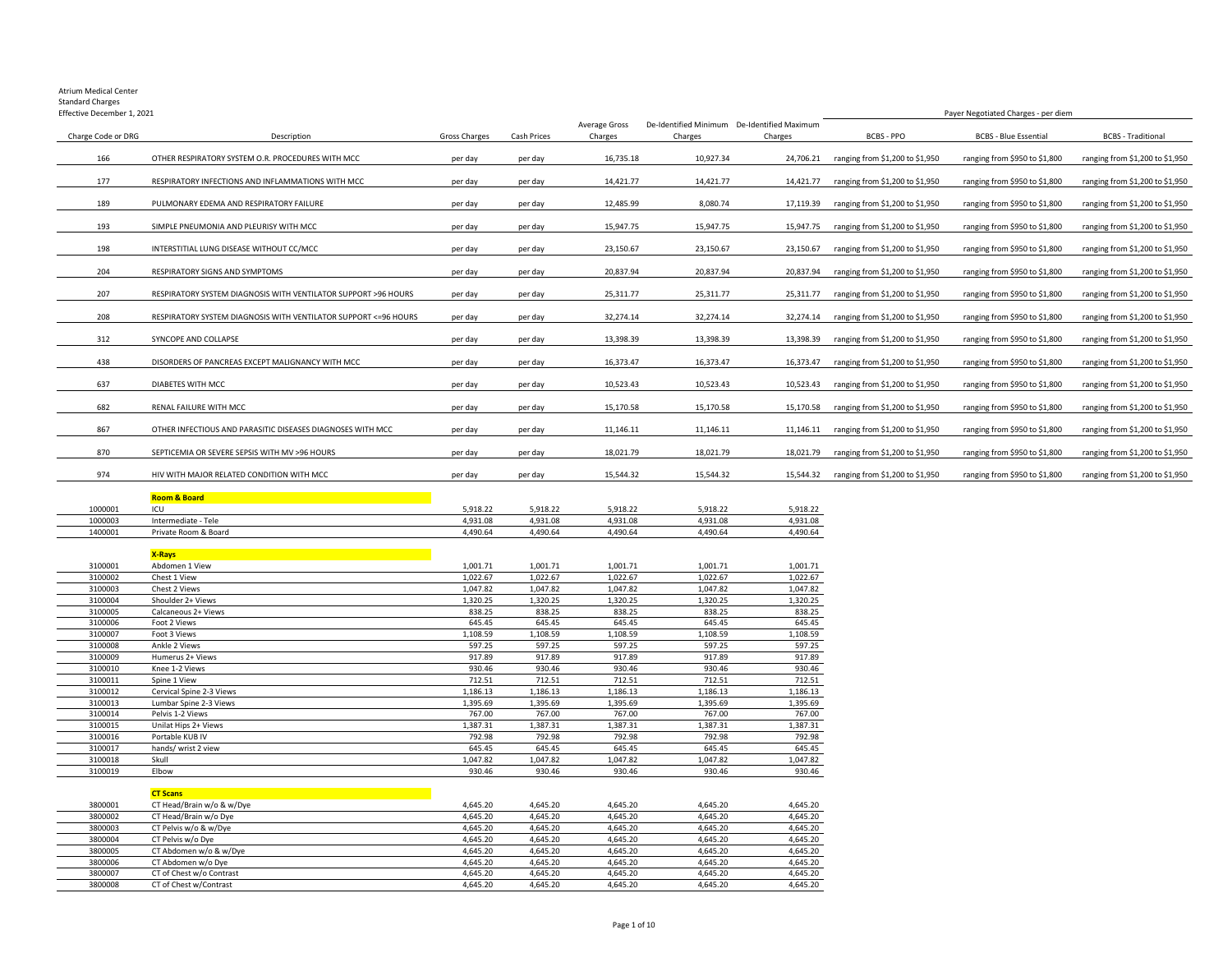|                    |                                      |               |             | Average Gross | De-Identified Minimum De-Identified Maximum |          |                   |                              |                           |
|--------------------|--------------------------------------|---------------|-------------|---------------|---------------------------------------------|----------|-------------------|------------------------------|---------------------------|
| Charge Code or DRG | Description                          | Gross Charges | Cash Prices | Charges       | Charges                                     | Charges  | <b>BCBS - PPO</b> | <b>BCBS - Blue Essential</b> | <b>BCBS</b> - Traditional |
| 3800009            | CT Soft Tissue Neck w/o Dye          | 4,645.20      | 4,645.20    | 4,645.20      | 4,645.20                                    | 4,645.20 |                   |                              |                           |
| 3800010            | CT Maxillofacial w/o contrast        | 4,645.20      | 4,645.20    | 4,645.20      | 4,645.20                                    | 4,645.20 |                   |                              |                           |
| 3800011            | CT Maxillofacial w/ contrast         | 4,645.20      | 4,645.20    | 4,645.20      | 4,645.20                                    | 4,645.20 |                   |                              |                           |
| 3800013            | C.T. Abdomen s                       | 4,645.20      | 4,645.20    | 4,645.20      | 4,645.20                                    | 4,645.20 |                   |                              |                           |
| 3800014            | C.T. Abdomen c                       | 4,645.20      | 4,645.20    | 4,645.20      | 4,645.20                                    | 4,645.20 |                   |                              |                           |
| 3800015            | C.T. Abdomen c/s                     | 4,645.20      | 4,645.20    | 4,645.20      | 4,645.20                                    | 4,645.20 |                   |                              |                           |
| 3800016            | C.T. Chest s                         | 4,645.20      | 4,645.20    | 4,645.20      | 4,645.20                                    | 4,645.20 |                   |                              |                           |
|                    |                                      |               |             |               |                                             |          |                   |                              |                           |
| 3800017            | C.T. Chest c/s                       | 4,645.20      | 4,645.20    | 4,645.20      | 4,645.20                                    | 4,645.20 |                   |                              |                           |
| 3800018            | C.T. Extre. (upper) s                | 4,645.20      | 4,645.20    | 4,645.20      | 4,645.20                                    | 4,645.20 |                   |                              |                           |
| 3800019            | C.T. Extre. (upper) c                | 4,645.20      | 4,645.20    | 4,645.20      | 4,645.20                                    | 4,645.20 |                   |                              |                           |
| 3800020            | C.T. Extre. (lower) s                | 4,645.20      | 4,645.20    | 4,645.20      | 4,645.20                                    | 4,645.20 |                   |                              |                           |
| 3800021            | C.T. Extre. (lower) c                | 4,645.20      | 4,645.20    | 4,645.20      | 4,645.20                                    | 4,645.20 |                   |                              |                           |
| 3800022            | C.T. Facial Bones c                  | 4,645.20      | 4,645.20    | 4,645.20      | 4,645.20                                    | 4,645.20 |                   |                              |                           |
| 3800023            | C.T. Head s                          | 4,645.20      | 4,645.20    | 4,645.20      | 4,645.20                                    | 4,645.20 |                   |                              |                           |
| 3800024            | C.T. Head c                          | 4,645.20      | 4,645.20    | 4,645.20      | 4,645.20                                    | 4,645.20 |                   |                              |                           |
| 3800025            | C.T. Head c/s                        | 4,645.20      | 4,645.20    | 4,645.20      | 4,645.20                                    | 4,645.20 |                   |                              |                           |
| 3800026            | C.T. I.A.C                           | 4,645.20      | 4,645.20    | 4,645.20      | 4,645.20                                    | 4,645.20 |                   |                              |                           |
| 3800027            | C.T. Orbits                          | 4,645.20      | 4,645.20    | 4,645.20      | 4,645.20                                    | 4,645.20 |                   |                              |                           |
| 3800028            | <b>Bone Density</b>                  | 4,645.20      | 4,645.20    | 4,645.20      | 4,645.20                                    | 4,645.20 |                   |                              |                           |
| 3800029            | Urogram Antegrade                    | 4,645.20      | 4,645.20    | 4,645.20      | 4,645.20                                    | 4,645.20 |                   |                              |                           |
| 3800030            | CT Angiography, Abd and bil. Run off | 4,645.20      | 4,645.20    | 4,645.20      | 4,645.20                                    | 4,645.20 |                   |                              |                           |
| 3800012            |                                      | 940.80        | 940.80      | 940.80        | 940.80                                      | 940.80   |                   |                              |                           |
|                    | Ionic Contrast                       |               |             |               |                                             |          |                   |                              |                           |
|                    |                                      |               |             |               |                                             |          |                   |                              |                           |
|                    | <b>Ultrasound</b>                    |               |             |               |                                             |          |                   |                              |                           |
| 3500001            | US Abdominal limited                 | 1,793.86      | 1,793.86    | 1,793.86      | 1,793.86                                    | 1,793.86 |                   |                              |                           |
| 3500002            | US Exam, Extemity                    | 1,584.30      | 1,584.30    | 1,584.30      | 1,584.30                                    | 1,584.30 |                   |                              |                           |
| 3500003            | US Renal                             | 1,745.66      | 1,745.66    | 1,745.66      | 1,745.66                                    | 1,745.66 |                   |                              |                           |
| 3500004            | Unilat/Limited                       | 1,835.77      | 1,835.77    | 1,835.77      | 1,835.77                                    | 1,835.77 |                   |                              |                           |
| 3500005            | US Lower Extremity Lim               | 1,274.14      | 1,274.14    | 1,274.14      | 1,274.14                                    | 1,274.14 |                   |                              |                           |
| 3500006            | Limited                              | 1,257.38      | 1,257.38    | 1,257.38      | 1,257.38                                    | 1,257.38 |                   |                              |                           |
| 3500007            | US Scrotum                           | 1,544.48      | 1,544.48    | 1,544.48      | 1,544.48                                    | 1,544.48 |                   |                              |                           |
| 3500008            | Venous dobler 1 view                 | 1,274.15      | 1,274.15    | 1,274.15      | 1,274.15                                    | 1,274.15 |                   |                              |                           |
| 3500009            | Echocardiogram                       | 2,587.20      | 2,587.20    | 2,587.20      | 2,587.20                                    | 2,587.20 |                   |                              |                           |
|                    |                                      |               |             |               |                                             |          |                   |                              |                           |
|                    | <b>Respiratory</b>                   |               |             |               |                                             |          |                   |                              |                           |
|                    |                                      | 504.00        | 504.00      | 504.00        |                                             |          |                   |                              |                           |
| 4200001            | <b>Respiratory Evaluation</b>        |               |             |               | 504.00                                      | 504.00   |                   |                              |                           |
| 4200002            | Resp Patient/Family Education        | 224.00        | 224.00      | 224.00        | 224.00                                      | 224.00   |                   |                              |                           |
| 4200003            | Vent Initial Setup                   | 5,824.00      | 5,824.00    | 5,824.00      | 5,824.00                                    | 5,824.00 |                   |                              |                           |
| 4200004            | Vent Per Day                         | 6,160.00      | 6,160.00    | 6,160.00      | 6,160.00                                    | 6,160.00 |                   |                              |                           |
| 4200005            | Vent Per Hour                        | 256.67        | 256.67      | 256.67        | 256.67                                      | 256.67   |                   |                              |                           |
| 4200022            | CPAP/BiPAP Per day                   | 2,800.00      | 2,800.00    | 2,800.00      | 2,800.00                                    | 2,800.00 |                   |                              |                           |
| 4200023            | CPAP/BiPAP 1/2 day                   | 1,400.00      | 1,400.00    | 1,400.00      | 1,400.00                                    | 1,400.00 |                   |                              |                           |
| 4200024            | CPAP/BiPAP setup                     | 5,600.00      | 5,600.00    | 5,600.00      | 5,600.00                                    | 5,600.00 |                   |                              |                           |
| 4200006            | CPAP/BiPAP Per Hr                    | 116.67        | 116.67      | 116.67        | 116.67                                      | 116.67   |                   |                              |                           |
| 4200007            | Oxygen/Aerosol Per Hr                | 224.00        | 224.00      | 224.00        | 224.00                                      | 224.00   |                   |                              |                           |
| 4200008            | Trach Care every 12 hrs              | 392.00        | 392.00      | 392.00        | 392.00                                      | 392.00   |                   |                              |                           |
| 4200009            | Change Trach Tube                    | 504.00        | 504.00      | 504.00        | 504.00                                      | 504.00   |                   |                              |                           |
| 4200010            | Suctioning                           | 168.00        | 168.00      | 168.00        | 168.00                                      | 168.00   |                   |                              |                           |
| 4200011            | Pulse Oximetry Per Use               | 134.40        | 134.40      | 134.40        | 134.40                                      | 134.40   |                   |                              |                           |
| 4200012            |                                      | 308.00        | 308.00      | 308.00        | 308.00                                      | 308.00   |                   |                              |                           |
|                    | Pulse Oximetry Daily/Cont            |               |             |               |                                             |          |                   |                              |                           |
| 4200013            | Incentive Spirometry Tx              | 280.00        | 280.00      | 280.00        | 280.00                                      | 280.00   |                   |                              |                           |
| 4200014            | <b>Aerosol Treatment</b>             | 504.00        | 504.00      | 504.00        | 504.00                                      | 504.00   |                   |                              |                           |
| 4200015            | <b>CPT Treatment</b>                 | 448.00        | 448.00      | 448.00        | 448.00                                      | 448.00   |                   |                              |                           |
| 4200016            | <b>MDI Treatment</b>                 | 336.00        | 336.00      | 336.00        | 336.00                                      | 336.00   |                   |                              |                           |
| 4200017            | Neb Treatment                        | 336.00        | 336.00      | 336.00        | 336.00                                      | 336.00   |                   |                              |                           |
| 4200018            | EKG                                  | 1,120.00      | 1,120.00    | 1,120.00      | 1,120.00                                    | 1,120.00 |                   |                              |                           |
| 4200019            | ABG                                  | 616.00        | 616.00      | 616.00        | 616.00                                      | 616.00   |                   |                              |                           |
| 4200020            | Sputum Collection                    | 224.00        | 224.00      | 224.00        | 224.00                                      | 224.00   |                   |                              |                           |
| 4200021            | Code Blue 1 hour                     | 9,184.00      | 9,184.00    | 9,184.00      | 9,184.00                                    | 9,184.00 |                   |                              |                           |
|                    |                                      |               |             |               |                                             |          |                   |                              |                           |
|                    | <b>Physical Therapy</b>              |               |             |               |                                             |          |                   |                              |                           |
| 4800001            | PT Evaluation                        | 628.69        | 628.69      | 628.69        | 628.69                                      | 628.69   |                   |                              |                           |
| 4800002            |                                      | 419.13        | 419.13      | 419.13        | 419.13                                      | 419.13   |                   |                              |                           |
|                    | PT Reassessment                      |               |             |               |                                             |          |                   |                              |                           |
| 4800003            | PT Discharge Summary                 | 314.34        | 314.34      | 314.34        | 314.34                                      | 314.34   |                   |                              |                           |
| 4800004            | <b>Gait Training</b>                 | 209.56        | 209.56      | 209.56        | 209.56                                      | 209.56   |                   |                              |                           |
| 4800005            | Manual Therapy Technique             | 209.56        | 209.56      | 209.56        | 209.56                                      | 209.56   |                   |                              |                           |

Payer Negotiated Charges - per diem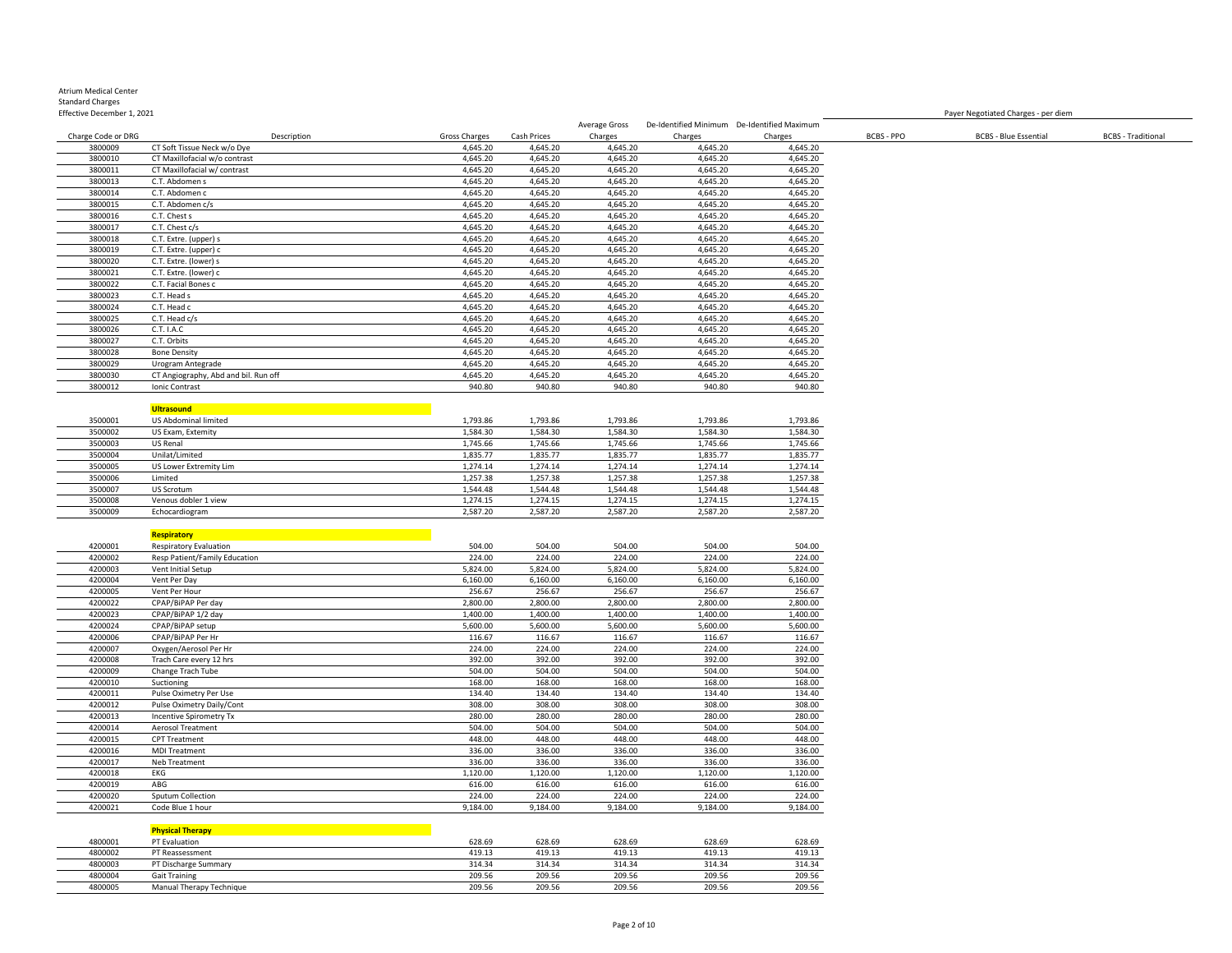| <b>Atrium Medical Center</b> |
|------------------------------|
| <b>Standard Charges</b>      |
| Effective December 1, 2021   |

|                    |                                     |               |             | Average Gross |          | De-Identified Minimum De-Identified Maximum |            |                              |                           |
|--------------------|-------------------------------------|---------------|-------------|---------------|----------|---------------------------------------------|------------|------------------------------|---------------------------|
| Charge Code or DRG | Description                         | Gross Charges | Cash Prices | Charges       | Charges  | Charges                                     | BCBS - PPO | <b>BCBS - Blue Essential</b> | <b>BCBS</b> - Traditional |
| 4800006            | <b>Electrical Stimulation</b>       | 209.56        | 209.56      | 209.56        | 209.56   | 209.56                                      |            |                              |                           |
| 4800007            | PT Theraputic Activities            | 209.56        | 209.56      | 209.56        | 209.56   | 209.56                                      |            |                              |                           |
| 4800008            |                                     | 209.56        | 209.56      | 209.56        | 209.56   | 209.56                                      |            |                              |                           |
|                    | PT Theraputic Exercise              |               |             |               |          |                                             |            |                              |                           |
| 4800009            | Wheelchair Management               | 209.56        | 209.56      | 209.56        | 209.56   | 209.56                                      |            |                              |                           |
| 4800010            | PT Neuromuscular Re-Ed              | 209.56        | 209.56      | 209.56        | 209.56   | 209.56                                      |            |                              |                           |
| 4800011            | App of Short Leg Slint              | 209.56        | 209.56      | 209.56        | 209.56   | 209.56                                      |            |                              |                           |
|                    |                                     |               |             |               |          |                                             |            |                              |                           |
|                    | <b>Occupational Therapy</b>         |               |             |               |          |                                             |            |                              |                           |
| 5000001            | OT Evaluation                       | 628.69        | 628.69      | 628.69        | 628.69   | 628.69                                      |            |                              |                           |
| 5000002            |                                     |               | 419.13      |               | 419.13   | 419.13                                      |            |                              |                           |
|                    | OT Reassessment                     | 419.13        |             | 419.13        |          |                                             |            |                              |                           |
| 5000003            | OT Discharge Summary                | 314.34        | 314.34      | 314.34        | 314.34   | 314.34                                      |            |                              |                           |
| 5000004            | OT Theraputic Exercise              | 209.56        | 209.56      | 209.56        | 209.56   | 209.56                                      |            |                              |                           |
| 5000005            | OT Theraputic Activities            | 209.56        | 209.56      | 209.56        | 209.56   | 209.56                                      |            |                              |                           |
| 5000006            | OT Self Care Training               | 209.56        | 209.56      | 209.56        | 209.56   | 209.56                                      |            |                              |                           |
| 5000007            | OT Neuromuscular Re-Ed              | 209.56        | 209.56      | 209.56        | 209.56   | 209.56                                      |            |                              |                           |
| 5000008            | OT ADL                              | 209.56        | 209.56      | 209.56        | 209.56   |                                             |            |                              |                           |
|                    |                                     |               |             |               |          | 209.56                                      |            |                              |                           |
| 5000009            | Manual Therapy Technique            | 209.56        | 209.56      | 209.56        | 209.56   | 209.56                                      |            |                              |                           |
| 5000010            | <b>Cognitive Training</b>           | 209.56        | 209.56      | 209.56        | 209.56   | 209.56                                      |            |                              |                           |
| 5000011            | App of Arm/Hand Slint               | 209.56        | 209.56      | 209.56        | 209.56   | 209.56                                      |            |                              |                           |
|                    |                                     |               |             |               |          |                                             |            |                              |                           |
|                    | <b>Speech Therapy</b>               |               |             |               |          |                                             |            |                              |                           |
| 4900001            | ST SP/Language Evaluation           | 628.69        | 628.69      | 628.69        | 628.69   | 628.69                                      |            |                              |                           |
|                    |                                     |               |             |               |          |                                             |            |                              |                           |
| 4900002            | Tx of Speech/Language               | 314.34        | 314.34      | 314.34        | 314.34   | 314.34                                      |            |                              |                           |
| 4900003            | Speech Language Cognitive Eval      | 628.69        | 628.69      | 628.69        | 628.69   | 628.69                                      |            |                              |                           |
| 4900004            | Cognitive Skills Dev't ea 15 min    | 209.56        | 209.56      | 209.56        | 209.56   | 209.56                                      |            |                              |                           |
| 4900005            | Eval Swallow Radio-Opaque Mat       | 1,089.73      | 1,089.73    | 1,089.73      | 1,089.73 | 1,089.73                                    |            |                              |                           |
| 4900006            | Clinical Eval of Swallow Function   | 628.69        | 628.69      | 628.69        | 628.69   | 628.69                                      |            |                              |                           |
| 4900007            | TX of Swallow Dysfunction           | 314.34        | 314.34      | 314.34        | 314.34   | 314.34                                      |            |                              |                           |
|                    |                                     |               |             |               |          |                                             |            |                              |                           |
| 4900008            | Eval for Symbol-Based Comm          | 628.69        | 628.69      | 628.69        | 628.69   | 628.69                                      |            |                              |                           |
| 4900009            | Tx for Symbol-Based Comm            | 314.34        | 314.34      | 314.34        | 314.34   | 314.34                                      |            |                              |                           |
| 4900010            | Eval/PMV                            | 628.69        | 628.69      | 628.69        | 628.69   | 628.69                                      |            |                              |                           |
| 4900011            | <b>Treatment for PMV</b>            | 314.34        | 314.34      | 314.34        | 314.34   | 314.34                                      |            |                              |                           |
| 4900012            | Eval/Elect Comp-Based SGD           | 628.69        | 628.69      | 628.69        | 628.69   | 628.69                                      |            |                              |                           |
| 4900013            | Tx for Elect/Comp-Based SGD         | 314.34        | 314.34      | 314.34        | 314.34   | 314.34                                      |            |                              |                           |
| 4900014            | Neuromuscular Re-Educate per 15 min | 209.56        | 209.56      | 209.56        | 209.56   | 209.56                                      |            |                              |                           |
|                    |                                     |               |             |               |          |                                             |            |                              |                           |
|                    |                                     |               |             |               |          |                                             |            |                              |                           |
|                    | <b>Blood &amp; Blood Admin</b>      |               |             |               |          |                                             |            |                              |                           |
| 2700001            | Blood                               | 2,744.28      | 2,744.28    | 2,744.28      | 2,744.28 | 2,744.28                                    |            |                              |                           |
| 2700002            | <b>Blood Administration</b>         | 1,372.14      | 1,372.14    | 1,372.14      | 1,372.14 | 1,372.14                                    |            |                              |                           |
|                    |                                     |               |             |               |          |                                             |            |                              |                           |
|                    | <b>Telemetry</b>                    |               |             |               |          |                                             |            |                              |                           |
|                    |                                     |               |             |               |          |                                             |            |                              |                           |
| 1500001            | <b>Telemetry Monitoring</b>         | 429.60        | 429.60      | 429.60        | 429.60   | 429.60                                      |            |                              |                           |
|                    |                                     |               |             |               |          |                                             |            |                              |                           |
|                    | <b>Dialysis</b>                     |               |             |               |          |                                             |            |                              |                           |
| 4400001            | <b>Inpatient Hemodialysis</b>       | 8,820.00      | 8,820.00    | 8,820.00      | 8,820.00 | 8,820.00                                    |            |                              |                           |
|                    |                                     |               |             |               |          |                                             |            |                              |                           |
|                    | Lab                                 |               |             |               |          |                                             |            |                              |                           |
|                    | <b>ACTH</b>                         |               |             |               |          |                                             |            |                              |                           |
| 2200001            |                                     | 157.56        | 157.56      | 157.56        | 157.56   | 157.56                                      |            |                              |                           |
| 2200002            | ACETAMINOPHEN                       | 171.07        | 171.07      | 171.07        | 171.07   | 171.07                                      |            |                              |                           |
| 2200003            | <b>ACETONE</b>                      | 171.07        | 171.07      | 171.07        | 171.07   | 171.07                                      |            |                              |                           |
| 2200004            | AFB                                 | 470.43        | 470.43      | 470.43        | 470.43   | 470.43                                      |            |                              |                           |
| 2200005            | ALANINE AMINOTRANSFERASE            | 45.02         | 45.02       | 45.02         | 45.02    | 45.02                                       |            |                              |                           |
| 2200006            | ALBUMIN, SERUM                      | 126.05        | 126.05      | 126.05        | 126.05   | 126.05                                      |            |                              |                           |
| 2200007            | ALBUMIN, URINE                      | 126.05        | 126.05      | 126.05        | 126.05   | 126.05                                      |            |                              |                           |
|                    |                                     |               |             |               |          |                                             |            |                              |                           |
| 2200008            | ALDOLASE, SERUM                     | 146.31        | 146.31      | 146.31        | 146.31   | 146.31                                      |            |                              |                           |
| 2200009            | ALDOSTERONE                         | 153.06        | 153.06      | 153.06        | 153.06   | 153.06                                      |            |                              |                           |
| 2200010            | ALKALINE PHOSPATASE                 | 366.89        | 366.89      | 366.89        | 366.89   | 366.89                                      |            |                              |                           |
| 2200011            | ALPHA FETOPROTEIN                   | 544.71        | 544.71      | 544.71        | 544.71   | 544.71                                      |            |                              |                           |
| 2200012            | ALPHA FETOPROTEIN SERUM (AFP)       | 972.37        | 972.37      | 972.37        | 972.37   | 972.37                                      |            |                              |                           |
| 2200013            | <b>AMIKACIN</b>                     | 252.10        | 252.10      | 252.10        | 252.10   | 252.10                                      |            |                              |                           |
|                    |                                     |               |             |               |          |                                             |            |                              |                           |
| 2200014            | AMITRIPTYLINE SERUM                 | 299.36        | 299.36      | 299.36        | 299.36   | 299.36                                      |            |                              |                           |
| 2200015            | <b>AMMONIA</b>                      | 371.39        | 371.39      | 371.39        | 371.39   | 371.39                                      |            |                              |                           |
| 2200016            | AMYLASE SERUM                       | 452.42        | 452.42      | 452.42        | 452.42   | 452.42                                      |            |                              |                           |
| 2200017            | ANA                                 | 402.90        | 402.90      | 402.90        | 402.90   | 402.90                                      |            |                              |                           |
| 2200018            | ANGIOTENSIN CONVERTING ENZYME       | 225.09        | 225.09      | 225.09        | 225.09   | 225.09                                      |            |                              |                           |
| 2200019            | ANTICARDIOLIPIN ANTIBODIES          | 306.12        | 306.12      | 306.12        | 306.12   | 306.12                                      |            |                              |                           |
|                    |                                     |               |             |               |          |                                             |            |                              |                           |

Payer Negotiated Charges - per diem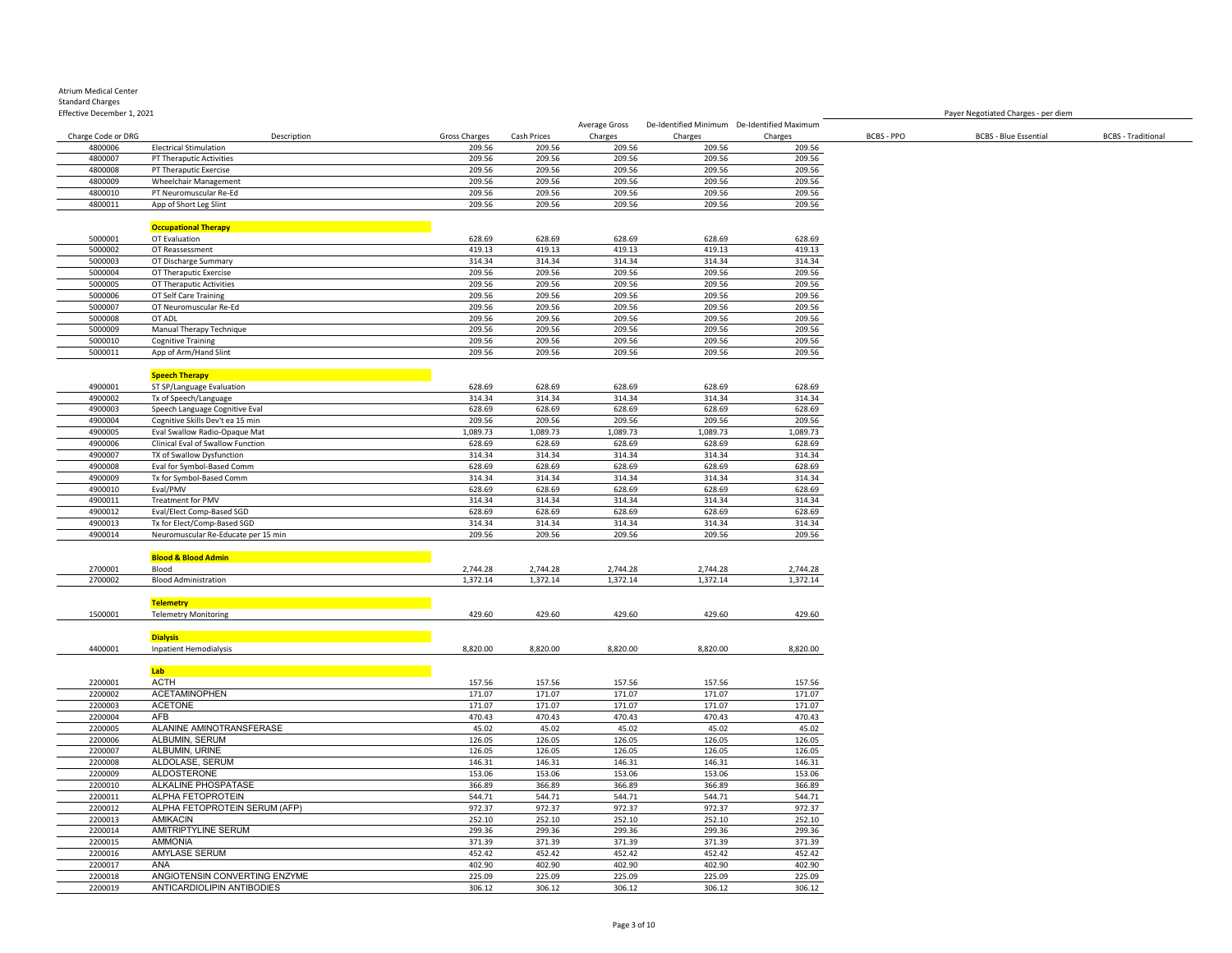| Effective December 1, 2021 |                                                                 |                  |                  |                  |                                             |                  |            | Payer Negotiated Charges - per diem |                           |
|----------------------------|-----------------------------------------------------------------|------------------|------------------|------------------|---------------------------------------------|------------------|------------|-------------------------------------|---------------------------|
|                            |                                                                 |                  |                  | Average Gross    | De-Identified Minimum De-Identified Maximum |                  |            |                                     |                           |
| Charge Code or DRG         | Description                                                     | Gross Charges    | Cash Prices      | Charges          | Charges                                     | Charges          | BCBS - PPO | <b>BCBS - Blue Essential</b>        | <b>BCBS</b> - Traditional |
| 2200020<br>2200021         | ANTI-DNA, SINGLE STRANDED ANT<br>ANTIMYOCARDIAL ANTIBODIES - QU | 414.16<br>306.12 | 414.16<br>306.12 | 414.16<br>306.12 | 414.16<br>306.12                            | 414.16<br>306.12 |            |                                     |                           |
| 2200022                    | ANTIPARIETAL CELL, ANTIBODIES                                   | 243.09           | 243.09           | 243.09           | 243.09                                      | 243.09           |            |                                     |                           |
| 2200023                    | ANTIPLATELET ANTIBODIES                                         | 351.13           | 351.13           | 351.13           | 351.13                                      | 351.13           |            |                                     |                           |
| 2200024                    | ANTISTREPTOLYSIN, ASO                                           | 135.05           | 135.05           | 135.05           | 135.05                                      | 135.05           |            |                                     |                           |
| 2200025                    | APTT- PROLONGED ACTIVATED                                       | 990.38           | 990.38           | 990.38           | 990.38                                      | 990.38           |            |                                     |                           |
| 2200026                    | ASPARTATE AMINOTRANSFERASE                                      | 135.05           | 135.05           | 135.05           | 135.05                                      | 135.05           |            |                                     |                           |
| 2200027                    | BACTERIAL ANTIGENS, SERUM                                       | 535.71           | 535.71           | 535.71           | 535.71                                      | 535.71           |            |                                     |                           |
| 2200028                    | <b>BASIC METABOLIC PANEL (BMP)</b>                              | 355.64           | 355.64           | 355.64           | 355.64                                      | 355.64           |            |                                     |                           |
| 2200029                    | BETA-GLOBULINE, URINE                                           | 817.06           | 817.06           | 817.06           | 817.06                                      | 817.06           |            |                                     |                           |
| 2200030                    | <b>BILIRUBEN, TOTAL</b>                                         | 108.04           | 108.04           | 108.04           | 108.04                                      | 108.04           |            |                                     |                           |
| 2200031                    | BILIRUBIN, DIRECT -SERUM                                        | 108.04           | 108.04           | 108.04           | 108.04                                      | 108.04           |            |                                     |                           |
| 2200032                    | <b>BLEEDING TIME</b>                                            | 198.08           | 198.08           | 198.08           | 198.08                                      | 198.08           |            |                                     |                           |
| 2200033                    | BLOOD CULTURE ANAEROBIC I                                       | 450.17           | 450.17           | 450.17           | 450.17                                      | 450.17           |            |                                     |                           |
| 2200034                    | BLOOD CULTURE, AEROBIC I<br><b>BNP</b>                          | 450.17           | 450.17           | 450.17           | 450.17                                      | 450.17           |            |                                     |                           |
| 2200035<br>2200036         | <b>BODY FLUID CHOLESTEROL</b>                                   | 216.08<br>234.09 | 216.08<br>234.09 | 216.08<br>234.09 | 216.08<br>234.09                            | 216.08<br>234.09 |            |                                     |                           |
| 2200037                    | BODY FLUID, AMYLASE                                             | 108.04           | 108.04           | 108.04           | 108.04                                      | 108.04           |            |                                     |                           |
| 2200038                    | BODY FLUID, CELL COUNT AND DIFF.                                | 202.58           | 202.58           | 202.58           | 202.58                                      | 202.58           |            |                                     |                           |
| 2200039                    | <b>BODY FLUID, GLUCOSE</b>                                      | 234.09           | 234.09           | 234.09           | 234.09                                      | 234.09           |            |                                     |                           |
| 2200040                    | BODY FLUID, LDH                                                 | 76.53            | 76.53            | 76.53            | 76.53                                       | 76.53            |            |                                     |                           |
| 2200041                    | <b>BODY FLUID, LIPASE</b>                                       | 162.06           | 162.06           | 162.06           | 162.06                                      | 162.06           |            |                                     |                           |
| 2200042                    | BODY FLUID, PH                                                  | 162.06           | 162.06           | 162.06           | 162.06                                      | 162.06           |            |                                     |                           |
| 2200043                    | <b>BRUCELLA ABORTUS</b>                                         | 243.09           | 243.09           | 243.09           | 243.09                                      | 243.09           |            |                                     |                           |
| 2200044                    | C- PEPTIDE, SERUM                                               | 249.85           | 249.85           | 249.85           | 249.85                                      | 249.85           |            |                                     |                           |
| 2200045                    | CA-125                                                          | 270.10           | 270.10           | 270.10           | 270.10                                      | 270.10           |            |                                     |                           |
| 2200046                    | C3, COMPLEMENT                                                  | 301.62           | 301.62           | 301.62           | 301.62                                      | 301.62           |            |                                     |                           |
| 2200047                    | C4. COMPLEMENT                                                  | 301.62           | 301.62           | 301.62           | 301.62                                      | 301.62           |            |                                     |                           |
| 2200048                    | CALCIUM, SERUM                                                  | 222.84           | 222.84           | 222.84           | 222.84                                      | 222.84           |            |                                     |                           |
| 2200049                    | CALCIUM, URINE 24 HOUR                                          | 222.84           | 222.84           | 222.84           | 222.84                                      | 222.84           |            |                                     |                           |
| 2200050                    | CALCIUM-IONIZED                                                 | 274.61           | 274.61           | 274.61           | 274.61                                      | 274.61           |            |                                     |                           |
| 2200051<br>2200052         | CANCER ANTIGEN 15 -<br>CANCER ANTIGEN 27-28                     | 222.84<br>222.84 | 222.84<br>222.84 | 222.84<br>222.84 | 222.84<br>222.84                            | 222.84<br>222.84 |            |                                     |                           |
| 2200053                    | CARBAMAZEPINE, (TEGRATOL)                                       | 180.07           | 180.07           | 180.07           | 180.07                                      | 180.07           |            |                                     |                           |
| 2200054                    | CARBOHYDRATE ANTIGEN CA-19-9                                    | 198.08           | 198.08           | 198.08           | 198.08                                      | 198.08           |            |                                     |                           |
| 2200055                    | <b>CARBON DIOXIDE</b>                                           | 76.53            | 76.53            | 76.53            | 76.53                                       | 76.53            |            |                                     |                           |
| 2200056                    | CARCINOEMBRYONIC ANTIGEN                                        | 497.44           | 497.44           | 497.44           | 497.44                                      | 497.44           |            |                                     |                           |
| 2200057                    | CARNITINE, TOTAL AND FREE                                       | 303.87           | 303.87           | 303.87           | 303.87                                      | 303.87           |            |                                     |                           |
| 2200058                    | CATECHOLAMINES, FRACTIONATED                                    | 501.94           | 501.94           | 501.94           | 501.94                                      | 501.94           |            |                                     |                           |
| 2200059                    | CBC W / O DIFF                                                  | 871.08           | 871.08           | 871.08           | 871.08                                      | 871.08           |            |                                     |                           |
| 2200060                    | CBC W/DIFF                                                      | 871.08           | 871.08           | 871.08           | 871.08                                      | 871.08           |            |                                     |                           |
| 2200061                    | CERULOPASMIN, SERUM                                             | 252.10           | 252.10           | 252.10           | 252.10                                      | 252.10           |            |                                     |                           |
| 2200283                    | CHEM <sub>12</sub>                                              | 3,038.67         | 3,038.67         | 3,038.67         | 3,038.67                                    | 3,038.67         |            |                                     |                           |
| 2200284                    | CHEM 20                                                         | 3,038.67         | 3,038.67         | 3,038.67         | 3,038.67                                    | 3,038.67         |            |                                     |                           |
| 2200062<br>2200063         | CHLAMYDIA ANTIBODIES, SERUM<br>CHLORIDE, SERUM                  | 704.52           | 704.52           | 704.52<br>261.10 | 704.52<br>261.10                            | 704.52<br>261.10 |            |                                     |                           |
| 2200064                    | CHLORIDE, URINE RANDOM                                          | 261.10<br>261.10 | 261.10<br>261.10 | 261.10           | 261.10                                      | 261.10           |            |                                     |                           |
| 2200065                    | CHLOSTEROL                                                      | 159.81           | 159.81           | 159.81           | 159.81                                      | 159.81           |            |                                     |                           |
| 2200066                    | CITRIC ACID 24 HOUR URINE                                       | 553.71           | 553.71           | 553.71           | 553.71                                      | 553.71           |            |                                     |                           |
| 2200067                    | CK ISOENZYMES                                                   | 585.22           | 585.22           | 585.22           | 585.22                                      | 585.22           |            |                                     |                           |
| 2200068                    | CLOSTRIDIUM DIFFICLE TOXINS                                     | 162.06           | 162.06           | 162.06           | 162.06                                      | 162.06           |            |                                     |                           |
| 2200069                    | <b>CMP Comp Metabolic Panel</b>                                 | 774.30           | 774.30           | 774.30           | 774.30                                      | 774.30           |            |                                     |                           |
| 2200070                    | <b>CIOLISTIN SENSITIVITY</b>                                    | 414.16           | 414.16           | 414.16           | 414.16                                      | 414.16           |            |                                     |                           |
| 2200071                    | COLD AGGUTININ SCREEN, TITER                                    | 153.06           | 153.06           | 153.06           | 153.06                                      | 153.06           |            |                                     |                           |
| 2200072                    | COMPLEMENT, TOTAL CH 50                                         | 472.68           | 472.68           | 472.68           | 472.68                                      | 472.68           |            |                                     |                           |
| 2200073                    | <b>COOMBS DIRECT</b>                                            | 67.53            | 67.53            | 67.53            | 67.53                                       | 67.53            |            |                                     |                           |
| 2200074                    | <b>COOMBS INDIRECT</b>                                          | 67.53            | 67.53            | 67.53            | 67.53                                       | 67.53            |            |                                     |                           |
| 2200075                    | COPPER, SERUM                                                   | 252.10           | 252.10           | 252.10           | 252.10                                      | 252.10           |            |                                     |                           |
| 2200076                    | CORTISOL, TOTAL                                                 | 285.86           | 285.86           | 285.86           | 285.86                                      | 285.86           |            |                                     |                           |
| 2200077                    | CORTISOL, URINARY FREE, BY ICM                                  | 285.86           | 285.86           | 285.86           | 285.86                                      | 285.86           |            |                                     |                           |
| 2200078<br>2200079         | <b>CREATIN CLEARANCE</b><br>CREATIN KINASE, (CK, MB)            | 283.61<br>283.61 | 283.61<br>283.61 | 283.61<br>283.61 | 283.61<br>283.61                            | 283.61<br>283.61 |            |                                     |                           |
| 2200080                    | CREATIN KINASE, SERUM                                           | 283.61           | 283.61           | 283.61           | 283.61                                      | 283.61           |            |                                     |                           |
| 2200081                    | CREATININE, SERUM                                               | 283.61           | 283.61           | 283.61           | 283.61                                      | 283.61           |            |                                     |                           |
|                            |                                                                 |                  |                  |                  |                                             |                  |            |                                     |                           |

2200081 CREATININE, SERUM 283.61 283.61 283.61 283.61 283.61 283.61 283.61 283.61 2200082 CREATININE, URINE 24<br>2200082 CREATININE, URINE 24 HOUR 252.10 252.10 252.10 252.10 252.10 252.10 252.10 252.10 252.10 252.10 252.10 2200082 CREATININE, URINE 24 HOUR 252.10 252.10 252.10 252.10 252.10 CRP C-REACTIVE PROTIEN( high sens) 126.05 126.05 126.05 126.05 126.05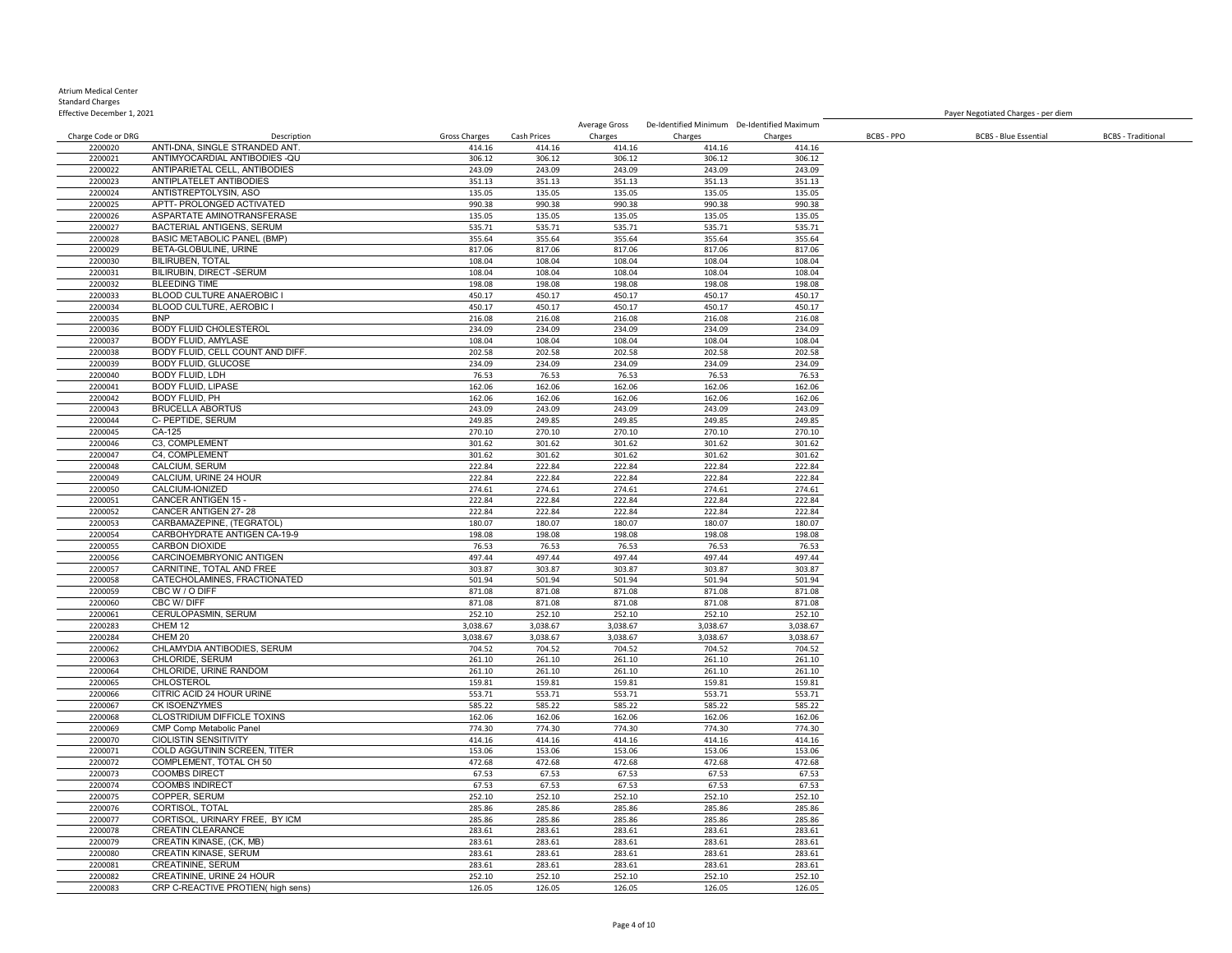### Atrium Medical Center Standard Charges

| Standard Charges           |                                   |               |             |               |                                             |          |                                     |                              |                           |
|----------------------------|-----------------------------------|---------------|-------------|---------------|---------------------------------------------|----------|-------------------------------------|------------------------------|---------------------------|
| Effective December 1, 2021 |                                   |               |             |               |                                             |          | Paver Negotiated Charges - per diem |                              |                           |
|                            |                                   |               |             | Average Gross | De-Identified Minimum De-Identified Maximum |          |                                     |                              |                           |
| Charge Code or DRG         | Description                       | Gross Charges | Cash Prices | Charges       | Charges                                     | Charges  | BCBS - PPO                          | <b>BCBS - Blue Essential</b> | <b>BCBS</b> - Traditional |
| 2200084                    | CRYPTOCOCAL ANTIGEN INFLUENZA     | 279.11        | 279.11      | 279.11        | 279.11                                      | 279.11   |                                     |                              |                           |
| 2200085                    | CSF CULTURE GRAM STAIN- OTHER     | 135.05        | 135.05      | 135.05        | 135.05                                      | 135.05   |                                     |                              |                           |
| 2200086                    | CULTURE, FUNGI, SKIN HAIR.,       | 135.05        | 135.05      | 135.05        | 135.05                                      | 135.05   |                                     |                              |                           |
| 2200087                    | <b>CULTURE, VARIOUS SOURCE</b>    | 135.05        | 135.05      | 135.05        | 135.05                                      | 135.05   |                                     |                              |                           |
| 2200088                    | <b>CULTURE BRONCHIAL ASPIRATE</b> | 135.05        | 135.05      | 135.05        | 135.05                                      | 135.05   |                                     |                              |                           |
| 2200089                    | CYANIDE, BLOOD                    | 252.10        | 252.10      | 252.10        | 252.10                                      | 252.10   |                                     |                              |                           |
| 2200090                    | CYTOMEGALOVIRUS (CMV) Igm ANT     | 315.12        | 315.12      | 315.12        | 315.12                                      | 315.12   |                                     |                              |                           |
| 2200091                    | CYTOLOGY PROC FEE                 | 168.81        | 168.81      | 168.81        | 168.81                                      | 168.81   |                                     |                              |                           |
| 2200092                    | <b>D-DIMER</b>                    | 1,760.18      | 1,760.18    | 1,760.18      | 1,760.18                                    | 1,760.18 |                                     |                              |                           |
| 2200093                    | <b>DIGOXIN</b>                    | 380.40        | 380.40      | 380.40        | 380.40                                      | 380.40   |                                     |                              |                           |
| 2200094                    | DRUG CONFIRAMTION. EACH PROCED    | 126.05        | 126.05      | 126.05        | 126.05                                      | 126.05   |                                     |                              |                           |
| 2200095                    | EHTHANOL, SERUM                   | 360.14        | 360.14      | 360.14        | 360.14                                      | 360.14   |                                     |                              |                           |
| 2200096                    | ELECTROLYTE PANEL, SERUM, URINE   | 33.76         | 33.76       | 33.76         | 33.76                                       | 33.76    |                                     |                              |                           |
| 2200097                    | ELECTROPHORESIS, (SPE) SERUM      | 225.09        | 225.09      | 225.09        | 225.09                                      | 225.09   |                                     |                              |                           |
| 2200098                    | ERYTHROCYTE SED TARE ( ESR )      | 72.03         | 72.03       | 72.03         | 72.03                                       | 72.03    |                                     |                              |                           |
| 2200099                    | ERYTHROPROTEIN (EPO) SERUM        | 222.84        | 222.84      | 222.84        | 222.84                                      | 222.84   |                                     |                              |                           |
| 2200100                    | <b>ESTRADIOL</b>                  | 384.90        | 384.90      | 384.90        | 384.90                                      | 384.90   |                                     |                              |                           |
| 2200101                    | EUGLOBULIN LYSIS TIME             | 1,035.40      | 1,035.40    | 1,035.40      | 1,035.40                                    | 1,035.40 |                                     |                              |                           |
| 2200102                    | FECAL FAT. QUALITATIVE            | 288.11        | 288.11      | 288.11        | 288.11                                      | 288.11   |                                     |                              |                           |
| 2200103                    | FECAL FAT. QUANTITAVE             | 288.11        | 288.11      | 288.11        | 288.11                                      | 288.11   |                                     |                              |                           |
| 2200104                    | <b>FERRITIN</b>                   | 420.91        | 420.91      | 420.91        | 420.91                                      | 420.91   |                                     |                              |                           |
| 2200105                    | FIBRIN DEGREDATION PRODUCT        | 495.19        | 495.19      | 495.19        | 495.19                                      | 495.19   |                                     |                              |                           |
| 2200106                    | <b>FIBRINOGEN</b>                 | 92.29         | 92.29       | 92.29         | 92.29                                       | 92.29    |                                     |                              |                           |
| 2200107                    | <b>FOSFOMYCIN Sesitivity</b>      | 414.16        | 414.16      | 414.16        | 414.16                                      | 414.16   |                                     |                              |                           |
| 2200108                    | FOLATE, SERUM (FOLIC ACID)        | 382.65        | 382.65      | 382.65        | 382.65                                      | 382.65   |                                     |                              |                           |
| 2200109                    | <b>FUNGUS CULTURE AND SMEAR</b>   | 569.47        | 569.47      | 569.47        | 569.47                                      | 569.47   |                                     |                              |                           |
| 2200110                    | GAMMA GLUTAMYL TRANSFERASE        | 159.81        | 159.81      | 159.81        | 159.81                                      | 159.81   |                                     |                              |                           |
| 2200111                    | <b>GENTAMICIN LEVEL</b>           | 542.46        | 542.46      | 542.46        | 542.46                                      | 542.46   |                                     |                              |                           |
|                            |                                   |               |             |               |                                             |          |                                     |                              |                           |

|         | 19.001111                         | -----    | ------   | ------   | ------   | -----    |
|---------|-----------------------------------|----------|----------|----------|----------|----------|
| 2200109 | FUNGUS CULTURE AND SMEAR          | 569.47   | 569.47   | 569.47   | 569.47   | 569.47   |
| 2200110 | GAMMA GLUTAMYL TRANSFERASE        | 159.81   | 159.81   | 159.81   | 159.81   | 159.81   |
| 2200111 | <b>GENTAMICIN LEVEL</b>           | 542.46   | 542.46   | 542.46   | 542.46   | 542.46   |
| 2200112 | GLUCOSE TOLERANCE 2 HOUR POST P   | 193.57   | 193.57   | 193.57   | 193.57   | 193.57   |
| 2200113 | GLUCOSE TOLERANCE TEST 5 SPEC     | 193.57   | 193.57   | 193.57   | 193.57   | 193.57   |
| 2200114 | GLUCOSE, CSF                      | 193.57   | 193.57   | 193.57   | 193.57   | 193.57   |
| 2200115 | GLUCOSE, SERUM                    | 193.57   | 193.57   | 193.57   | 193.57   | 193.57   |
| 2200116 | GRAM STAIN, EOSINOPHILS, URINE    | 112.54   | 112.54   | 112.54   | 112.54   | 112.54   |
| 2200117 | <b>HAPTOGLOBIN</b>                | 225.09   | 225.09   | 225.09   | 225.09   | 225.09   |
| 2200118 | HCG QUALITIVE, SERUM              | 128.30   | 128.30   | 128.30   | 128.30   | 128.30   |
| 2200119 | HCG QUALITIVE, URINE              | 128.30   | 128.30   | 128.30   | 128.30   | 128.30   |
| 2200120 | HDL CHOLESTEROL                   | 216.08   | 216.08   | 216.08   | 216.08   | 216.08   |
| 2200121 | HEAPTITIS A ANTOBODY - TOTAL      | 315.12   | 315.12   | 315.12   | 315.12   | 315.12   |
| 2200122 | HELICOBACTER PYLORI, IGM, IGG     | 252.10   | 252.10   | 252.10   | 252.10   | 252.10   |
| 2200123 | <b>HEMATOCRIT</b>                 | 135.05   | 135.05   | 135.05   | 135.05   | 135.05   |
| 2200124 | <b>HEMO ELECTROPHERISIS</b>       | 186.82   | 186.82   | 186.82   | 186.82   | 186.82   |
| 2200125 | <b>HEMOGLOBIN</b>                 | 177.82   | 177.82   | 177.82   | 177.82   | 177.82   |
| 2200126 | <b>HEMOGLOBIN A1C</b>             | 177.82   | 177.82   | 177.82   | 177.82   | 177.82   |
| 2200127 | HEPARIN INDUCED PLATELET ANTIBODY | 303.87   | 303.87   | 303.87   | 303.87   | 303.87   |
| 2200128 | HEPARIN PLATELET AGGREGATION      | 303.87   | 303.87   | 303.87   | 303.87   | 303.87   |
| 2200129 | <b>HEPATIC PANEL (LIVER)</b>      | 598.73   | 598.73   | 598.73   | 598.73   | 598.73   |
| 2200130 | <b>HEPATITIS A ANTIBODY -IGM</b>  | 173.32   | 173.32   | 173.32   | 173.32   | 173.32   |
| 2200131 | HEPATITIS A ANTIBODY -TOTAL       | 173.32   | 173.32   | 173.32   | 173.32   | 173.32   |
| 2200132 | HEPATITIS B CORE ANTIBODY IGM     | 204.83   | 204.83   | 204.83   | 204.83   | 204.83   |
| 2200133 | HEPATITIS B CORE ANTIBODY -TOTAL  | 204.83   | 204.83   | 204.83   | 204.83   | 204.83   |
| 2200134 | HEPATITIS B SURFACE ANTIGEN       | 162.06   | 162.06   | 162.06   | 162.06   | 162.06   |
| 2200135 | HEPATITIS BE ANTIBODY             | 1,204.21 | 1,204.21 | 1,204.21 | 1,204.21 | 1,204.21 |
| 2200136 | <b>HEPATITIS BE ANTIGEN</b>       | 162.06   | 162.06   | 162.06   | 162.06   | 162.06   |
| 2200137 | <b>HEPATITIS C ANTIBODIES</b>     | 474.93   | 474.93   | 474.93   | 474.93   | 474.93   |
| 2200138 | HEPATITIS C VIRUS RNA BY PCR      | 243.09   | 243.09   | 243.09   | 243.09   | 243.09   |
| 2200139 | HEPATITIS PROFILE, ACUTE          | 288.11   | 288.11   | 288.11   | 288.11   | 288.11   |
| 2200140 | HEPATITIS SURFACE ANTIBODY        | 193.57   | 193.57   | 193.57   | 193.57   | 193.57   |
| 2200141 | <b>HEPATITIS PANEL</b>            | 1,269.49 | 1,269.49 | 1,269.49 | 1,269.49 | 1,269.49 |
| 2200142 | HERPES SIMPLES VIRUS IGG          | 247.60   | 247.60   | 247.60   | 247.60   | 247.60   |
| 2200143 | HERPES SIMPLEX VIRUS (HSV) CU     | 823.82   | 823.82   | 823.82   | 823.82   | 823.82   |
| 2200144 | HETEROPHILE ( MONO)               | 315.12   | 315.12   | 315.12   | 315.12   | 315.12   |
| 2200145 | HISTOPLASMA ANTOBODIES, QUANT     | 700.02   | 700.02   | 700.02   | 700.02   | 700.02   |
| 2200146 | HIV AG/AB Combo Assay             | 434.42   | 434.42   | 434.42   | 434.42   | 434.42   |
| 2200147 | <b>HIV ANTIBODIES</b>             | 434.42   | 434.42   | 434.42   | 434.42   | 434.42   |
| 2200148 | <b>HOMOCYSINE</b>                 | 236.34   | 236.34   | 236.34   | 236.34   | 236.34   |
|         |                                   |          |          |          |          |          |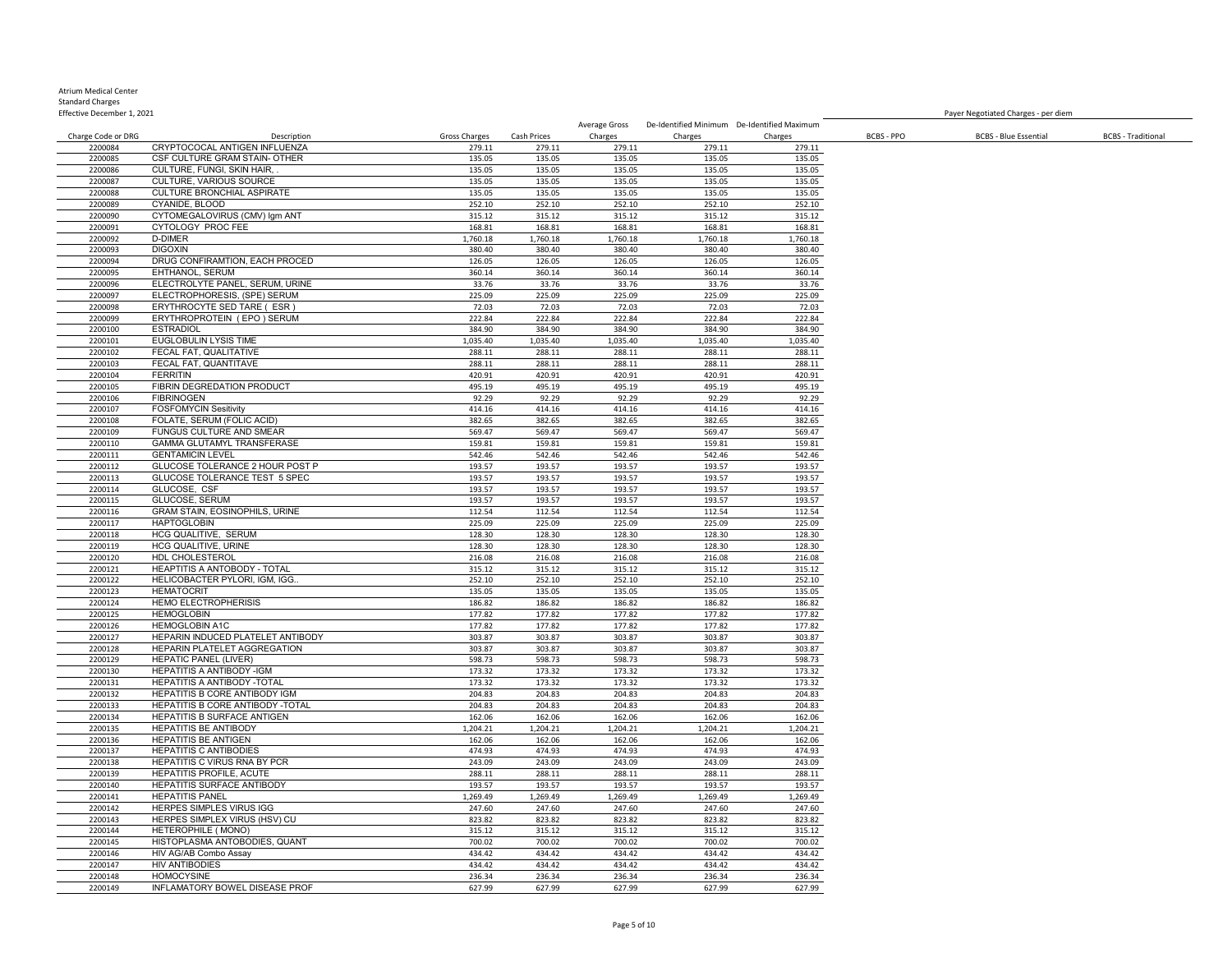| Effective December 1, 2021    |                                                     |                         |                  |                          |                  |                                             |            | Payer Negotiated Charges - per diem |                           |
|-------------------------------|-----------------------------------------------------|-------------------------|------------------|--------------------------|------------------|---------------------------------------------|------------|-------------------------------------|---------------------------|
|                               | Description                                         |                         | Cash Prices      | Average Gross<br>Charges | Charges          | De-Identified Minimum De-Identified Maximum | BCBS - PPO |                                     | <b>BCBS</b> - Traditional |
| Charge Code or DRG<br>2200150 | <b>IMMUMOGLOBULIN A</b>                             | Gross Charges<br>522.20 | 522.20           | 522.20                   | 522.20           | Charges<br>522.20                           |            | <b>BCBS - Blue Essential</b>        |                           |
| 2200151                       | <b>IMMUMOGLOBULIN G</b>                             | 522.20                  | 522.20           | 522.20                   | 522.20           | 522.20                                      |            |                                     |                           |
| 2200152                       | <b>IMMUMOGLOBULIN M</b>                             | 522.20                  | 522.20           | 522.20                   | 522.20           | 522.20                                      |            |                                     |                           |
| 2200153                       | IMMUNOFIXATION (IFE) PROTEIN                        | 335.38                  | 335.38           | 335.38                   | 335.38           | 335.38                                      |            |                                     |                           |
| 2200154                       | <b>IMMUNOGLOBULIN D</b>                             | 522.20                  | 522.20           | 522.20                   | 522.20           | 522.20                                      |            |                                     |                           |
| 2200155                       | <b>INDIAN INK PREPARATION</b>                       | 306.12                  | 306.12           | 306.12                   | 306.12           | 306.12                                      |            |                                     |                           |
| 2200156                       | INFLUENZA A AND B QUANT                             | 486.19                  | 486.19           | 486.19                   | 486.19           | 486.19                                      |            |                                     |                           |
| 2200157                       | INSULIN AND C-PEPTIDE, SERUM                        | 760.79                  | 760.79           | 760.79                   | 760.79           | 760.79                                      |            |                                     |                           |
| 2200158                       | <b>IRON. SERUM</b>                                  | 36.01                   | 36.01            | 36.01                    | 36.01            | 36.01                                       |            |                                     |                           |
| 2200159                       | <b>IRON SATURATION</b>                              | 679.76                  | 679.76           | 679.76                   | 679.76           | 679.76                                      |            |                                     |                           |
| 2200160                       | <b>KLONOPIN, SERUM</b>                              | 252.10                  | 252.10           | 252.10                   | 252.10           | 252.10                                      |            |                                     |                           |
| 2200161                       | <b>LACTATE DEHYDROGENASE Serum</b>                  | 249.85                  | 249.85           | 249.85                   | 249.85           | 249.85                                      |            |                                     |                           |
| 2200162                       | LACTIC ACID Plasma                                  | 328.63                  | 328.63           | 328.63                   | 328.63           | 328.63                                      |            |                                     |                           |
| 2200163                       | LEAD, ADULT, BLOOD, SERUM                           | 220.58                  | 220.58           | 220.58                   | 220.58           | 220.58                                      |            |                                     |                           |
| 2200164                       | LEGIONALLA PNEUMOPHILA                              | 157.56                  | 157.56           | 157.56                   | 157.56           | 157.56                                      |            |                                     |                           |
| 2200165                       | LEUKOCYTE ALKALINE PHOSPHATE                        | 207.08                  | 207.08           | 207.08                   | 207.08           | 207.08                                      |            |                                     |                           |
| 2200166                       | LEVETRIRACETAM                                      | 1,643.13                | 1,643.13         | 1,643.13                 | 1,643.13         | 1,643.13                                    |            |                                     |                           |
| 2200167                       | LIDOCAINE, SERUM                                    | 324.12                  | 324.12           | 324.12                   | 324.12           | 324.12                                      |            |                                     |                           |
| 2200168                       | LIPASE                                              | 452.42                  | 452.42           | 452.42                   | 452.42           | 452.42                                      |            |                                     |                           |
| 2200169                       | <b>LIPID PANEL</b>                                  | 510.95                  | 510.95           | 510.95                   | 510.95           | 510.95                                      |            |                                     |                           |
| 2200170                       | LITHIUM                                             | 270.10                  | 270.10           | 270.10                   | 270.10           | 270.10                                      |            |                                     |                           |
| 2200171                       | LUPUS ANTICOAGULANT COMPHR. PRO                     | 990.38                  | 990.38           | 990.38                   | 990.38           | 990.38                                      |            |                                     |                           |
| 2200172                       | LUTEINIZING HOROME, SERUM                           | 245.34                  | 245.34           | 245.34                   | 245.34           | 245.34                                      |            |                                     |                           |
| 2200173                       | MAGNESIUM, SERUM                                    | 371.39                  | 371.39           | 371.39                   | 371.39           | 371.39                                      |            |                                     |                           |
| 2200174                       | <b>MANUAL DIFF</b>                                  | 146.31                  | 146.31           | 146.31                   | 146.31           | 146.31                                      |            |                                     |                           |
| 2200175                       | METANEPHRINES, FRACTIONATED                         | 607.73                  | 607.73           | 607.73                   | 607.73           | 607.73                                      |            |                                     |                           |
| 2200176                       | METHYMALONIC ACID                                   | 738.28                  | 738.28           | 738.28                   | 738.28           | 738.28                                      |            |                                     |                           |
| 2200177                       | MICROALBUMIN, 24 HOUR URINE                         | 312.87                  | 312.87           | 312.87                   | 312.87           | 312.87                                      |            |                                     |                           |
| 2200178                       | MRSA, CULTURE, SUSCEPIBILITY Screen                 | 315.12                  | 315.12           | 315.12                   | 315.12           | 315.12                                      |            |                                     |                           |
| 2200179                       | <b>MUMPS ANTIBODIES</b>                             | 585.22                  | 585.22           | 585.22                   | 585.22           | 585.22                                      |            |                                     |                           |
| 2200180                       | MYCOPLASMA ANTIBODIES                               | 605.48                  | 605.48           | 605.48                   | 605.48           | 605.48                                      |            |                                     |                           |
| 2200181                       | MYELIN BASIC PROTEIN CEREBRO                        | 459.18                  | 459.18           | 459.18                   | 459.18           | 459.18                                      |            |                                     |                           |
| 2200182                       | NORTRIPTYLINE, SERUM                                | 384.90                  | 384.90           | 384.90                   | 384.90           | 384.90                                      |            |                                     |                           |
| 2200183                       | OCCULT BLOOD, x 1                                   | 155.31                  | 155.31           | 155.31                   | 155.31           | 155.31                                      |            |                                     |                           |
| 2200184<br>2200185            | ORGANISM IDENTIFICATION, YEAST<br>OSMOMALITY, SERUM | 141.80<br>114.79        | 141.80<br>114.79 | 141.80<br>114.79         | 141.80<br>114.79 | 141.80                                      |            |                                     |                           |
|                               | OSOMALITY, URINE                                    |                         |                  |                          |                  | 114.79                                      |            |                                     |                           |
| 2200186<br>2200187            | OVA AND PARASITE EXAM                               | 114.79<br>301.62        | 114.79<br>301.62 | 114.79<br>301.62         | 114.79<br>301.62 | 114.79<br>301.62                            |            |                                     |                           |
| 2200188                       | PARATHYROID HORMONE- RELATED                        | 1,114.18                | 1,114.18         | 1,114.18                 | 1,114.18         | 1,114.18                                    |            |                                     |                           |
| 2200189                       | PARATHYROID HORMONE, INTACT                         | 1,114.18                | 1,114.18         | 1,114.18                 | 1,114.18         | 1,114.18                                    |            |                                     |                           |
| 2200190                       | PARVOVIRUS B-19                                     | 1,201.96                | 1,201.96         | 1,201.96                 | 1,201.96         | 1,201.96                                    |            |                                     |                           |
| 2200191                       | PHENOBARBITAL                                       | 400.65                  | 400.65           | 400.65                   | 400.65           | 400.65                                      |            |                                     |                           |
| 2200192                       | PHENYTION, (DILANTIN)                               | 400.65                  | 400.65           | 400.65                   | 400.65           | 400.65                                      |            |                                     |                           |
| 2200193                       | PHENYTION, TOTAL -FREE                              | 400.65                  | 400.65           | 400.65                   | 400.65           | 400.65                                      |            |                                     |                           |
| 2200194                       | PHOSPHORUS, INORGANIC, SERUM                        | 252.10                  | 252.10           | 252.10                   | 252.10           | 252.10                                      |            |                                     |                           |
| 2200195                       | PIN WORM EXAM                                       | 432.17                  | 432.17           | 432.17                   | 432.17           | 432.17                                      |            |                                     |                           |
| 2200196                       | PLASMINOGEN, ACTIVITY                               | 333.13                  | 333.13           | 333.13                   | 333.13           | 333.13                                      |            |                                     |                           |
| 2200197                       | <b>PLATELET</b>                                     | 108.04                  | 108.04           | 108.04                   | 108.04           | 108.04                                      |            |                                     |                           |
| 2200198                       | PLATELET ASSOCIATED IMMUNOGLO                       | 468.18                  | 468.18           | 468.18                   | 468.18           | 468.18                                      |            |                                     |                           |
| 2200199                       | PLATELET COUNT                                      | 315.12                  | 315.12           | 315.12                   | 315.12           | 315.12                                      |            |                                     |                           |
| 2200200                       | POTASSIUM, SERUM                                    | 182.32                  | 182.32           | 182.32                   | 182.32           | 182.32                                      |            |                                     |                           |
| 2200201                       | POTASSIUM, URINE                                    | 182.32                  | 182.32           | 182.32                   | 182.32           | 182.32                                      |            |                                     |                           |
| 2200202                       | PREALBUMIN                                          | 407.41                  | 407.41           | 407.41                   | 407.41           | 407.41                                      |            |                                     |                           |
| 2200203                       | <b>PRIMIDONE</b>                                    | 279.11                  | 279.11           | 279.11                   | 279.11           | 279.11                                      |            |                                     |                           |
| 2200204                       | PROCAINAMIDE, (PRONESTYL) SERUM                     | 240.84                  | 240.84           | 240.84                   | 240.84           | 240.84                                      |            |                                     |                           |
| 2200205                       | PROLACTIN, SERUM                                    | 454.67                  | 454.67           | 454.67                   | 454.67           | 454.67                                      |            |                                     |                           |
| 2200206                       | PROTEIN C FUNCTIONAL                                | 1,037.65                | 1,037.65         | 1,037.65                 | 1,037.65         | 1,037.65                                    |            |                                     |                           |
| 2200207                       | PROTEIN C, ANTIGEN                                  | 1,332.51                | 1,332.51         | 1,332.51                 | 1,332.51         | 1,332.51                                    |            |                                     |                           |
| 2200208                       | PROTEIN S FUNCTIONAL                                | 162.06                  | 162.06           | 162.06                   | 162.06           | 162.06                                      |            |                                     |                           |
| 2200209                       | PROTEIN. TOTAL                                      | 162.06                  | 162.06           | 162.06                   | 162.06           | 162.06                                      |            |                                     |                           |
| 2200210                       | PROTEIN, TOTAL BODY FLUID                           | 162.06                  | 162.06           | 162.06                   | 162.06           | 162.06                                      |            |                                     |                           |
| 2200211                       | PROTHROMBIN TIME PT                                 | 189.07                  | 189.07           | 189.07                   | 189.07           | 189.07                                      |            |                                     |                           |
| 2200212                       | PSA (PROSTATE SPECIFIC ANTIGEN)                     | 315.12                  | 315.12           | 315.12                   | 315.12           | 315.12                                      |            |                                     |                           |

 PSA FREE 315.12 315.12 315.12 315.12 315.12 2200214 PTT 198.08 198.08 198.08 198.08 198.08 RED BLOOD CELL COUNT 29.26 29.26 29.26 29.26 29.26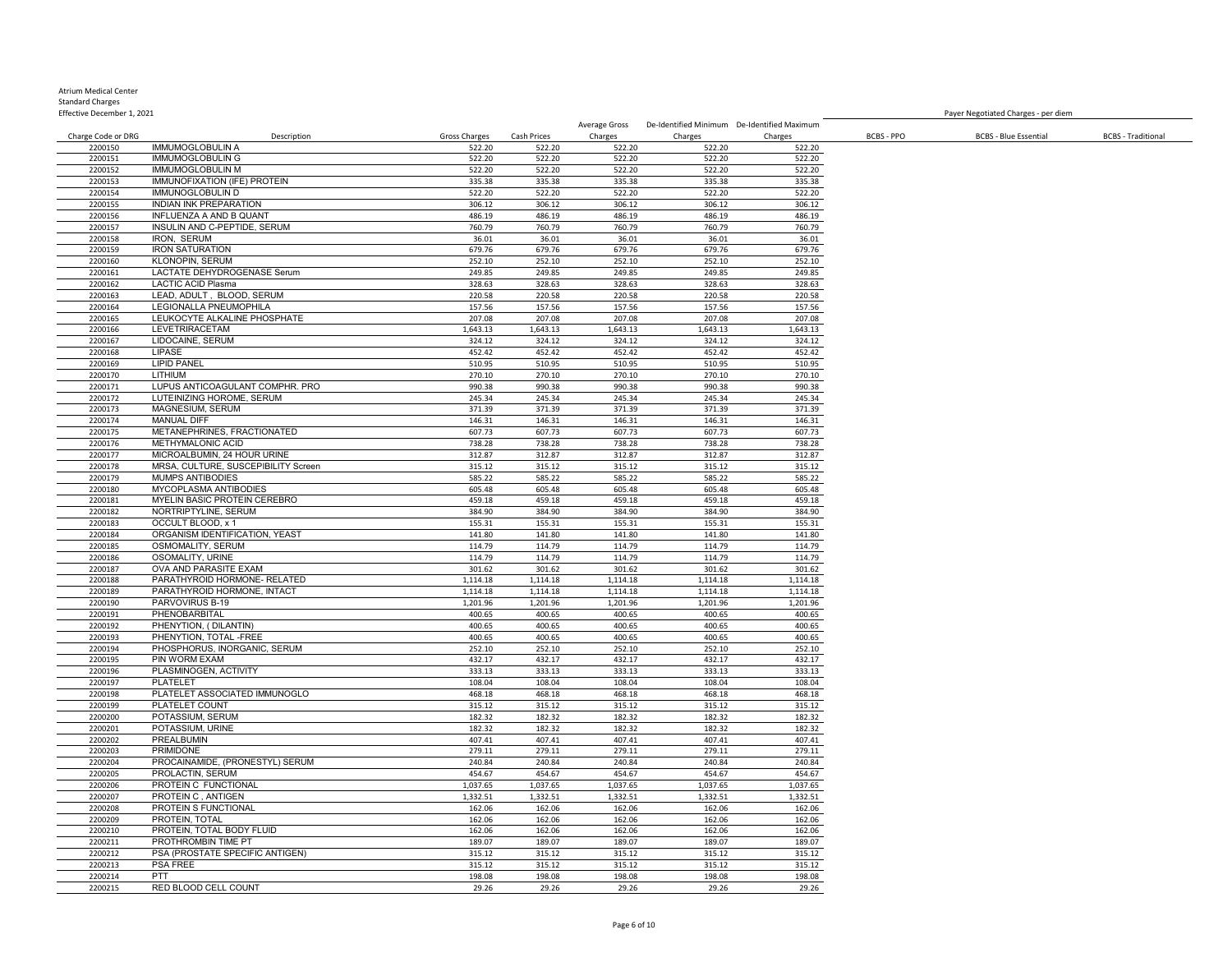| Effective December 1, 2021 |                                                       |                    |                    |                      |                      |                                             |                   | Payer Negotiated Charges - per diem |                           |
|----------------------------|-------------------------------------------------------|--------------------|--------------------|----------------------|----------------------|---------------------------------------------|-------------------|-------------------------------------|---------------------------|
|                            |                                                       |                    |                    | Average Gross        |                      | De-Identified Minimum De-Identified Maximum |                   |                                     |                           |
| Charge Code or DRG         | Description                                           | Gross Charges      | Cash Prices        | Charges              | Charges              | Charges                                     | <b>BCBS - PPO</b> | <b>BCBS - Blue Essential</b>        | <b>BCBS</b> - Traditional |
| 2200216                    | RENAL FUNCTIONAL PANEL                                | 366.89             | 366.89             | 366.89               | 366.89               | 366.89                                      |                   |                                     |                           |
| 2200217<br>2200218         | <b>RENIN, ACTIVE</b><br>RETICULOCYTE COUNT            | 375.89<br>162.06   | 375.89<br>162.06   | 375.89<br>162.06     | 375.89<br>162.06     | 375.89<br>162.06                            |                   |                                     |                           |
| 2200219                    | <b>RHESUS FACTOR</b>                                  | 126.05             | 126.05             | 126.05               | 126.05               | 126.05                                      |                   |                                     |                           |
| 2200220                    | RHEUMATOID FACTOR                                     | 146.31             | 146.31             | 146.31               | 146.31               | 146.31                                      |                   |                                     |                           |
| 2200221                    | ROTAVIRUS, DIRECT DETECTION                           | 292.61             | 292.61             | 292.61               | 292.61               | 292.61                                      |                   |                                     |                           |
| 2200222                    | RUBELLA ANTIBODIES                                    | 216.08             | 216.08             | 216.08               | 216.08               | 216.08                                      |                   |                                     |                           |
| 2200223                    | RUBEOLA ANTIBODIES                                    | 216.08             | 216.08             | 216.08               | 216.08               | 216.08                                      |                   |                                     |                           |
| 2200224                    | SALICYLATE, SERUM                                     | 540.21             | 540.21             | 540.21               | 540.21               | 540.21                                      |                   |                                     |                           |
| 2200225                    | SODIUM, SERUM                                         | 58.52              | 58.52              | 58.52                | 58.52                | 58.52                                       |                   |                                     |                           |
| 2200226                    | SODIUM, URINE                                         | 139.55             | 139.55             | 139.55               | 139.55               | 139.55                                      |                   |                                     |                           |
| 2200227<br>2200228         | SPECIFIC GRAVITY FLUID<br>SPUTUM CULTURE & GRAM STAIN | 54.02              | 54.02<br>315.12    | 54.02<br>315.12      | 54.02<br>315.12      | 54.02                                       |                   |                                     |                           |
| 2200229                    | SUSCEPTIBILITY studies                                | 315.12<br>153.06   | 153.06             | 153.06               | 153.06               | 315.12<br>153.06                            |                   |                                     |                           |
| 2200230                    | <b>TACROLIMUS</b>                                     | 1,012.89           | 1,012.89           | 1,012.89             | 1,012.89             | 1,012.89                                    |                   |                                     |                           |
| 2200231                    | TB DETECTION BY NECULIC ACID                          | 1,733.17           | 1,733.17           | 1,733.17             | 1,733.17             | 1,733.17                                    |                   |                                     |                           |
| 2200232                    | TEICHOIC ACID, ANTIBODIES                             | 650.50             | 650.50             | 650.50               | 650.50               | 650.50                                      |                   |                                     |                           |
| 2200233                    | TESTOSTERONE, FREE                                    | 357.89             | 357.89             | 357.89               | 357.89               | 357.89                                      |                   |                                     |                           |
| 2200234                    | TESTOSTERONE, TOTAL SERUM                             | 362.39             | 362.39             | 362.39               | 362.39               | 362.39                                      |                   |                                     |                           |
| 2200235                    | <b>THEOPHYLLINE</b>                                   | 425.41             | 425.41             | 425.41               | 425.41               | 425.41                                      |                   |                                     |                           |
| 2200236                    | THYROID ANTITHYROGLOBULIN ANT                         | 378.15             | 378.15             | 378.15               | 378.15               | 378.15                                      |                   |                                     |                           |
| 2200237                    | <b>THYROID UPTAKE</b>                                 | 346.63             | 346.63             | 346.63               | 346.63               | 346.63                                      |                   |                                     |                           |
| 2200238<br>2200239         | THYROXINE<br>THYROXINE, FREE                          | 1,215.47           | 1,215.47           | 1,215.47<br>1,215.47 | 1,215.47<br>1,215.47 | 1,215.47                                    |                   |                                     |                           |
| 2200240                    | <b>TISSUE CULTURE</b>                                 | 1,215.47<br>555.96 | 1,215.47<br>555.96 | 555.96               | 555.96               | 1,215.47<br>555.96                          |                   |                                     |                           |
| 2200241                    | TISSUE CULTURE, MYCOBACTERIA                          | 555.96             | 555.96             | 555.96               | 555.96               | 555.96                                      |                   |                                     |                           |
| 2200242                    | <b>TOBRAMYCIN</b> trough level                        | 420.91             | 420.91             | 420.91               | 420.91               | 420.91                                      |                   |                                     |                           |
| 2200243                    | TOPIRMATE (TOPAMAX) SERUM                             | 940.86             | 940.86             | 940.86               | 940.86               | 940.86                                      |                   |                                     |                           |
| 2200244                    | TOTAL IRON BINDING CAPACITY (FE-PL)                   | 105.79             | 105.79             | 105.79               | 105.79               | 105.79                                      |                   |                                     |                           |
| 2200245                    | <b>TOXOPLASA GONDII ANTIBODIES</b>                    | 553.71             | 553.71             | 553.71               | 553.71               | 553.71                                      |                   |                                     |                           |
| 2200246                    | <b>TRANSFERRIN</b>                                    | 288.11             | 288.11             | 288.11               | 288.11               | 288.11                                      |                   |                                     |                           |
| 2200247                    | TREPONEMA PALLIDUM ANTIBODIES                         | 263.35             | 263.35             | 263.35               | 263.35               | 263.35                                      |                   |                                     |                           |
| 2200248                    | TRI-IODOTHYRONINE (T3)                                | 310.62             | 310.62             | 310.62               | 310.62               | 310.62                                      |                   |                                     |                           |
| 2200249<br>2200250         | TRI-IODOTHYRONINE (T3) FREE<br><b>TROPONIN-I</b>      | 310.62<br>1,301.00 | 310.62<br>1,301.00 | 310.62<br>1,301.00   | 310.62<br>1,301.00   | 310.62<br>1,301.00                          |                   |                                     |                           |
| 2200251                    | <b>TRYGLYCERIDES</b>                                  | 270.10             | 270.10             | 270.10               | 270.10               | 270.10                                      |                   |                                     |                           |
| 2200252                    | TSH, (THYROID STIMULATING HORMONE)                    | 216.08             | 216.08             | 216.08               | 216.08               | 216.08                                      |                   |                                     |                           |
| 2200253                    | UREA NITROGEN, BUN                                    | 36.01              | 36.01              | 36.01                | 36.01                | 36.01                                       |                   |                                     |                           |
| 2200254                    | UREA NITROGEN CLEARANCE, URINE                        | 180.07             | 180.07             | 180.07               | 180.07               | 180.07                                      |                   |                                     |                           |
| 2200255                    | UREA REDUCTION RATIO                                  | 360.14             | 360.14             | 360.14               | 360.14               | 360.14                                      |                   |                                     |                           |
| 2200256                    | URIC ACID                                             | 270.10             | 270.10             | 270.10               | 270.10               | 270.10                                      |                   |                                     |                           |
| 2200257                    | URINALYSIS (ML)                                       | 128.30             | 128.30             | 128.30               | 128.30               | 128.30                                      |                   |                                     |                           |
| 2200258                    | URINE CULTURE                                         | 65.28              | 65.28              | 65.28                | 65.28                | 65.28                                       |                   |                                     |                           |
| 2200259<br>2200260         | URINE DRUG SCREEN<br><b>URINE MICRISCOPIC</b>         | 252.10<br>128.30   | 252.10<br>128.30   | 252.10<br>128.30     | 252.10<br>128.30     | 252.10<br>128.30                            |                   |                                     |                           |
| 2200261                    | URINE, PH                                             | 351.13             | 351.13             | 351.13               | 351.13               | 351.13                                      |                   |                                     |                           |
| 2200262                    | <b>VALPORIC ACID</b>                                  | 470.43             | 470.43             | 470.43               | 470.43               | 470.43                                      |                   |                                     |                           |
| 2200263                    | VANCOMYCIN                                            | 600.98             | 600.98             | 600.98               | 600.98               | 600.98                                      |                   |                                     |                           |
| 2200264                    | VANILLYMANDELIC ACID, 24 HOUR                         | 261.10             | 261.10             | 261.10               | 261.10               | 261.10                                      |                   |                                     |                           |
| 2200265                    | VARICELLA ZOSTER VIRUS                                | 684.26             | 684.26             | 684.26               | 684.26               | 684.26                                      |                   |                                     |                           |
| 2200266                    | <b>VDRL/RPR</b>                                       | 207.08             | 207.08             | 207.08               | 207.08               | 207.08                                      |                   |                                     |                           |
| 2200267                    | VIRAL CULTURE, GENERAL                                | 315.12             | 315.12             | 315.12               | 315.12               | 315.12                                      |                   |                                     |                           |
| 2200268                    | VIRAL CULTURE, RAPID INFLUENZA                        | 855.33             | 855.33             | 855.33               | 855.33               | 855.33                                      |                   |                                     |                           |
| 2200269                    | VISCOSITY, SERUM<br>VITAMIN A, SERUM                  | 189.07             | 189.07             | 189.07               | 189.07               | 189.07                                      |                   |                                     |                           |
| 2200270<br>2200271         | VITAMIN B1, PLASMA                                    | 162.06<br>693.27   | 162.06<br>693.27   | 162.06<br>693.27     | 162.06<br>693.27     | 162.06<br>693.27                            |                   |                                     |                           |
| 2200272                    | <b>VITAMIN B12</b>                                    | 135.05             | 135.05             | 135.05               | 135.05               | 135.05                                      |                   |                                     |                           |
| 2200273                    | <b>VITAMIN B6, PLASMA</b>                             | 252.10             | 252.10             | 252.10               | 252.10               | 252.10                                      |                   |                                     |                           |
| 2200274                    | VITAMIN C ASCORBIC ACID, SERUM                        | 189.07             | 189.07             | 189.07               | 189.07               | 189.07                                      |                   |                                     |                           |
| 2200275                    | <b>VITAMIND</b>                                       | 1,769.18           | 1,769.18           | 1,769.18             | 1,769.18             | 1,769.18                                    |                   |                                     |                           |
| 2200276                    | VITAMIN D, 25 HYDROXY                                 | 1,474.32           | 1,474.32           | 1,474.32             | 1,474.32             | 1,474.32                                    |                   |                                     |                           |
| 2200277                    | VON WILLEBRAND FACTOR ACTIVITY                        | 1,395.54           | 1,395.54           | 1,395.54             | 1,395.54             | 1,395.54                                    |                   |                                     |                           |
| 2200278                    | VON WILLEBRAND FACTOR ANTIGEN                         | 1,809.69           | 1,809.69           | 1,809.69             | 1,809.69             | 1,809.69                                    |                   |                                     |                           |
| 2200279                    | WET PREP FUNGUS STAIN CULTURE                         | 65.28              | 65.28              | 65.28                | 65.28                | 65.28                                       |                   |                                     |                           |
| 2200280                    | WHITE BLOOD CELL                                      | 249.85             | 249.85             | 249.85               | 249.85               | 249.85                                      |                   |                                     |                           |
| 2200281                    | ZINC, SERUM                                           | 213.83             | 213.83             | 213.83               | 213.83               | 213.83                                      |                   |                                     |                           |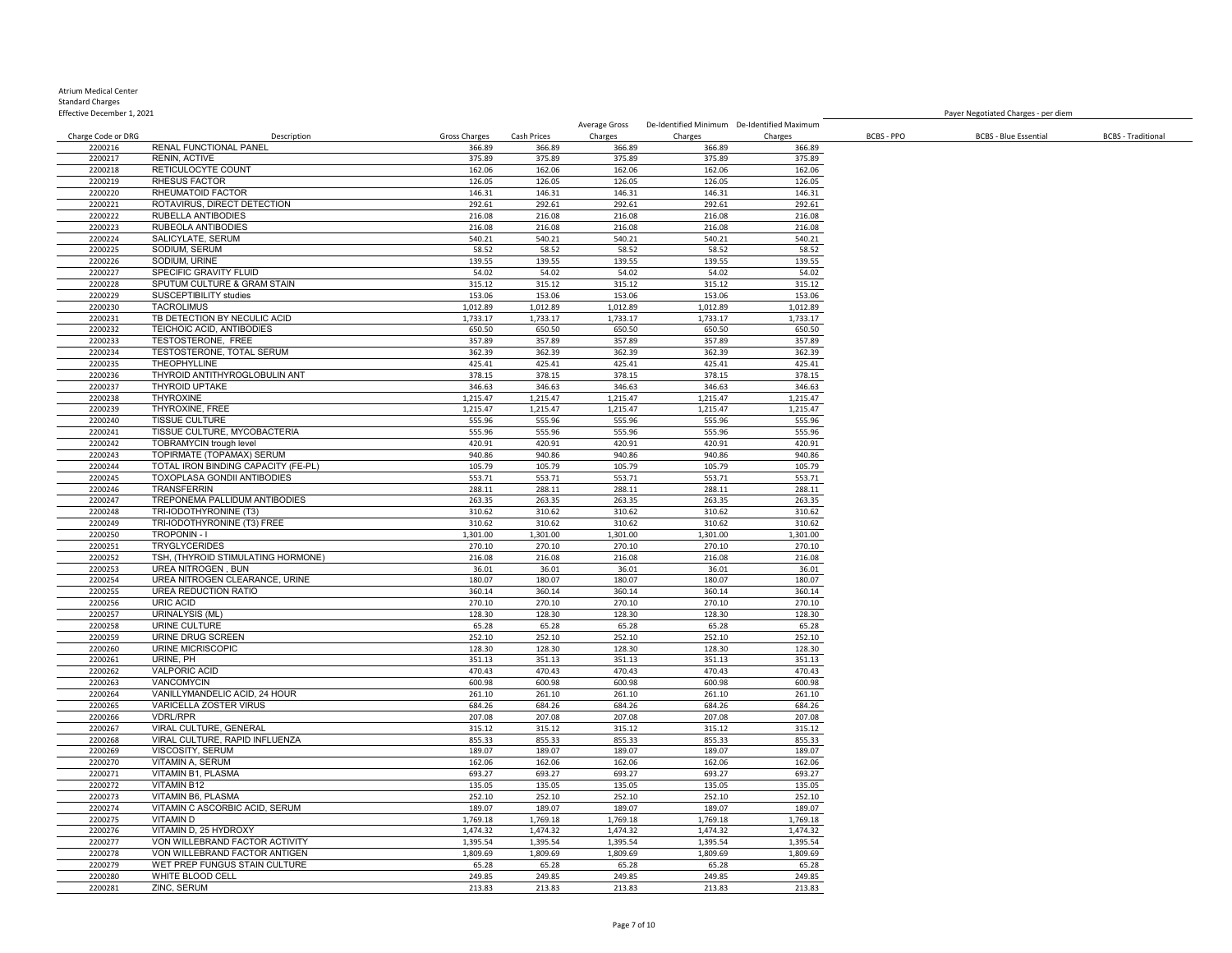## Atrium Medical Center

Standard Charges

| Effective December 1, 2021 |                             |               |             |               |                                             |              |            | Payer Negotiated Charges - per diem |                           |
|----------------------------|-----------------------------|---------------|-------------|---------------|---------------------------------------------|--------------|------------|-------------------------------------|---------------------------|
|                            |                             |               |             | Average Gross | De-Identified Minimum De-Identified Maximum |              |            |                                     |                           |
| Charge Code or DRG         | Description                 | Gross Charges | Cash Prices | Charges       | Charges                                     | .<br>Charges | BCBS - PPO | <b>BCBS - Blue Essential</b>        | <b>BCBS</b> - Traditional |
| 2200282                    | FINGER STICK, BLOOD GLUCOSE | 58.80         | 58.80       | 58.80         | 58.80                                       | 58.80        |            |                                     |                           |

|         | <b>Special Procedures</b>                              |           |           |           |           |           |
|---------|--------------------------------------------------------|-----------|-----------|-----------|-----------|-----------|
| 2100001 | Abscess Drainage                                       | 6,209.28  | 6,209.28  | 6,209.28  | 6,209.28  | 6,209.28  |
| 2100002 | Angioplasty/Atherectomy noncoronary vessel             | 1,653.22  | 1,653.22  | 1,653.22  | 1,653.22  | 1,653.22  |
| 2100003 | Toe Amputation (Interphalangeal joint)                 | 4,812.19  | 4,812.19  | 4,812.19  | 4,812.19  | 4,812.19  |
| 2100004 | <b>Bone Marrow Biopsy Needle</b>                       | 814.97    | 814.97    | 814.97    | 814.97    | 814.97    |
| 2100005 | Broncoscopy - Diagnostic                               | 5,433.12  | 5,433.12  | 5,433.12  | 5,433.12  | 5,433.12  |
| 2100006 | <b>Broncoscopy w/Biopsy</b>                            | 7,696.92  | 7,696.92  | 7,696.92  | 7,696.92  | 7,696.92  |
| 2100007 | Catheter Removal                                       | 19,956.63 | 19,956.63 | 19,956.63 | 19,956.63 | 19,956.63 |
| 2100008 | Central Line Placement (Central Venous Cath)           | 6,519.74  | 6,519.74  | 6,519.74  | 6,519.74  | 6,519.74  |
| 2100009 | Chest Tube Placement/Removal                           | 4,656.96  | 4,656.96  | 4,656.96  | 4,656.96  | 4,656.96  |
| 2100010 | Closure (Dependent on size)                            | 1,862.78  | 1,862.78  | 1,862.78  | 1,862.78  | 1,862.78  |
| 2100011 | Closure (arm 6 in.)                                    | 1,862.78  | 1,862.78  | 1,862.78  | 1,862.78  | 1,862.78  |
| 2100012 | Colonoscopy aka small bowel series                     | 4,967.42  | 4,967.42  | 4,967.42  | 4,967.42  | 4,967.42  |
| 2100013 | CPR                                                    | 1,397.09  | 1,397.09  | 1,397.09  | 1,397.09  | 1,397.09  |
| 2100014 | Dobhoff Tube Placament (NG Tube)                       | 853.78    | 853.78    | 853.78    | 853.78    | 853.78    |
| 2100015 | Debridement Sub Q                                      | 3,234.00  | 3,234.00  | 3,234.00  | 3,234.00  | 3,234.00  |
| 2100016 | Debridement Sub Q & Muscle                             | 4,527.60  | 4,527.60  | 4,527.60  | 4,527.60  | 4,527.60  |
| 2100017 | <b>Endoscopy Small Intestine</b>                       | 4,967.42  | 4,967.42  | 4,967.42  | 4,967.42  | 4,967.42  |
| 2100018 | Esophagogastroduodenoscopy (EGD)                       | 4,967.42  | 4,967.42  | 4,967.42  | 4,967.42  | 4,967.42  |
| 2100019 | Exc Debride Skin/Tissue/Muscle                         | 4,967.42  | 4,967.42  | 4,967.42  | 4,967.42  | 4,967.42  |
| 2100020 | Exc Debridement Muscle & Bone                          | 4,656.96  | 4,656.96  | 4,656.96  | 4,656.96  | 4,656.96  |
| 2100021 | Fasciotomy (arm 6 in.)                                 | 9,934.85  | 9,934.85  | 9,934.85  | 9,934.85  | 9,934.85  |
| 2100022 | Flap                                                   | 7,761.60  | 7,761.60  | 7,761.60  | 7,761.60  | 7,761.60  |
| 2100023 | Gastric Placement                                      | 776.16    | 776.16    | 776.16    | 776.16    | 776.16    |
| 2100024 | Graft                                                  | 6,209.28  | 6,209.28  | 6,209.28  | 6,209.28  | 6,209.28  |
| 2100025 | Incision of vulva & perineum-abcess drainage           | 3,104.64  | 3,104.64  | 3,104.64  | 3,104.64  | 3,104.64  |
| 2100026 | Incision w/drainage of skin & sung tissue w/hematology | 6,830.21  | 6,830.21  | 6,830.21  | 6,830.21  | 6,830.21  |
| 2100027 | Placement of IVC Filter (Inter Vena Cava)              | 9,313.92  | 9,313.92  | 9,313.92  | 9,313.92  | 9,313.92  |
| 2100028 | Deposition of IVC Filter (Inter Vena Cava)             | 9,313.92  | 9,313.92  | 9,313.92  | 9,313.92  | 9,313.92  |
| 2100029 | Retrieval of IVC Filter (Inter Vena Cava)              | 16,799.21 | 16,799.21 | 16,799.21 | 16,799.21 | 16,799.21 |
| 2100030 | Moderate Sedation 1st 30 min                           | 3,880.80  | 3,880.80  | 3,880.80  | 3,880.80  | 3,880.80  |
| 2100031 | Moderate Sedation additional 15 min                    | 776.16    | 776.16    | 776.16    | 776.16    | 776.16    |
| 2100032 | Myectomy                                               | 1,521.27  | 1,521.27  | 1,521.27  | 1,521.27  | 1,521.27  |
| 2100033 | Nail Debridement (1-5 nails)                           | 620.93    | 620.93    | 620.93    | 620.93    | 620.93    |
| 2100034 | Paracentesis                                           | 4,967.42  | 4,967.42  | 4,967.42  | 4,967.42  | 4,967.42  |
| 2100035 | PEG                                                    | 6,209.28  | 6,209.28  | 6,209.28  | 6,209.28  | 6,209.28  |
| 2100036 | Plastic repair of external ear                         | 4,656.96  | 4,656.96  | 4,656.96  | 4,656.96  | 4,656.96  |
| 2100037 | Radical excision of external ear lesion                | 3,880.80  | 3,880.80  | 3,880.80  | 3,880.80  | 3,880.80  |
| 2100038 | Replacement Gastronomy Tube                            | 5,433.12  | 5,433.12  | 5,433.12  | 5,433.12  | 5,433.12  |
| 2100039 | Replacement Trach Tube                                 | 1,862.78  | 1,862.78  | 1,862.78  | 1,862.78  | 1,862.78  |
| 2100040 | Thoracentesis                                          | 3,880.80  | 3,880.80  | 3,880.80  | 3,880.80  | 3,880.80  |
| 2100041 | Tracheotomv                                            | 11,642.40 | 11,642.40 | 11,642.40 | 11,642.40 | 11,642.40 |
| 2100042 | <b>Tracheotomy Percutaneous</b>                        | 6,209.28  | 6,209.28  | 6,209.28  | 6,209.28  | 6,209.28  |
| 2100043 | Tunnel Dialysis Cath Placement                         | 6,985.44  | 6,985.44  | 6,985.44  | 6,985.44  | 6,985.44  |
| 2100044 | Venous Catherization                                   | 3,880.80  | 3,880.80  | 3,880.80  | 3,880.80  | 3,880.80  |
| 2100045 | Bursectomy                                             | 2,794.18  | 2,794.18  | 2,794.18  | 2,794.18  | 2,794.18  |
| 2100046 | Repair Hammer Toe                                      | 5,433.12  | 5,433.12  | 5,433.12  | 5,433.12  | 5,433.12  |
| 2100047 | Permanent HD Catheter Placement                        | 3,880.80  | 3,880.80  | 3,880.80  | 3,880.80  | 3,880.80  |
| 2100048 | Temporary HD Catheter Placement                        | 3,880.80  | 3,880.80  | 3,880.80  | 3,880.80  | 3,880.80  |
| 2100049 | <b>Breast Lumpectomy</b>                               | 2,794.18  | 2,794.18  | 2,794.18  | 2,794.18  | 2,794.18  |
| 2100050 | Excision of L/R hip muscle                             | 5,821.20  | 5,821.20  | 5,821.20  | 5,821.20  | 5,821.20  |
| 2100051 | Excision of back subcutaneous tissue & fascia          | 5,174.40  | 5,174.40  | 5,174.40  | 5,174.40  | 5,174.40  |
|         |                                                        |           |           |           |           |           |

| <b>Wound Care and HBO</b> |  |
|---------------------------|--|
|---------------------------|--|

|         | <b>Wound Care and HBO</b>    |          |          |          |          |          |
|---------|------------------------------|----------|----------|----------|----------|----------|
| 5700001 | Drainage of Skin Abscess     | 1.330.56 | 1.330.56 | 1.330.56 | 1.330.56 | 1,330.56 |
| 5700002 | Drainage of Pilonidal Cyst   | 1.330.56 | 1.330.56 | 1.330.56 | 1,330.56 | 1,330.56 |
| 5700003 | Remove Foreign Body          | 1,330.56 | 1.330.56 | 1.330.56 | 1,330.56 | 1,330.56 |
| 5700004 | Drainage of Hematoma/Fluid   | 6.209.28 | 6.209.28 | 6.209.28 | 6.209.28 | 6,209.28 |
| 5700005 | Debride Infected Skin        | 1.330.56 | 1.330.56 | 1.330.56 | 1.330.56 | 1,330.56 |
| 5700006 | Debride Infected Skin Add-on | 739.20   | 739.20   | 739.20   | 739.20   | 739.20   |
| 5700007 | Debride Skin, FX             | 2.956.80 | 2.956.80 | 2.956.80 | 2.956.80 | 2,956.80 |
| 5700008 | Debride Skin/Muscle, FX      | 5.174.40 | 5.174.40 | 5.174.40 | 5.174.40 | 5.174.40 |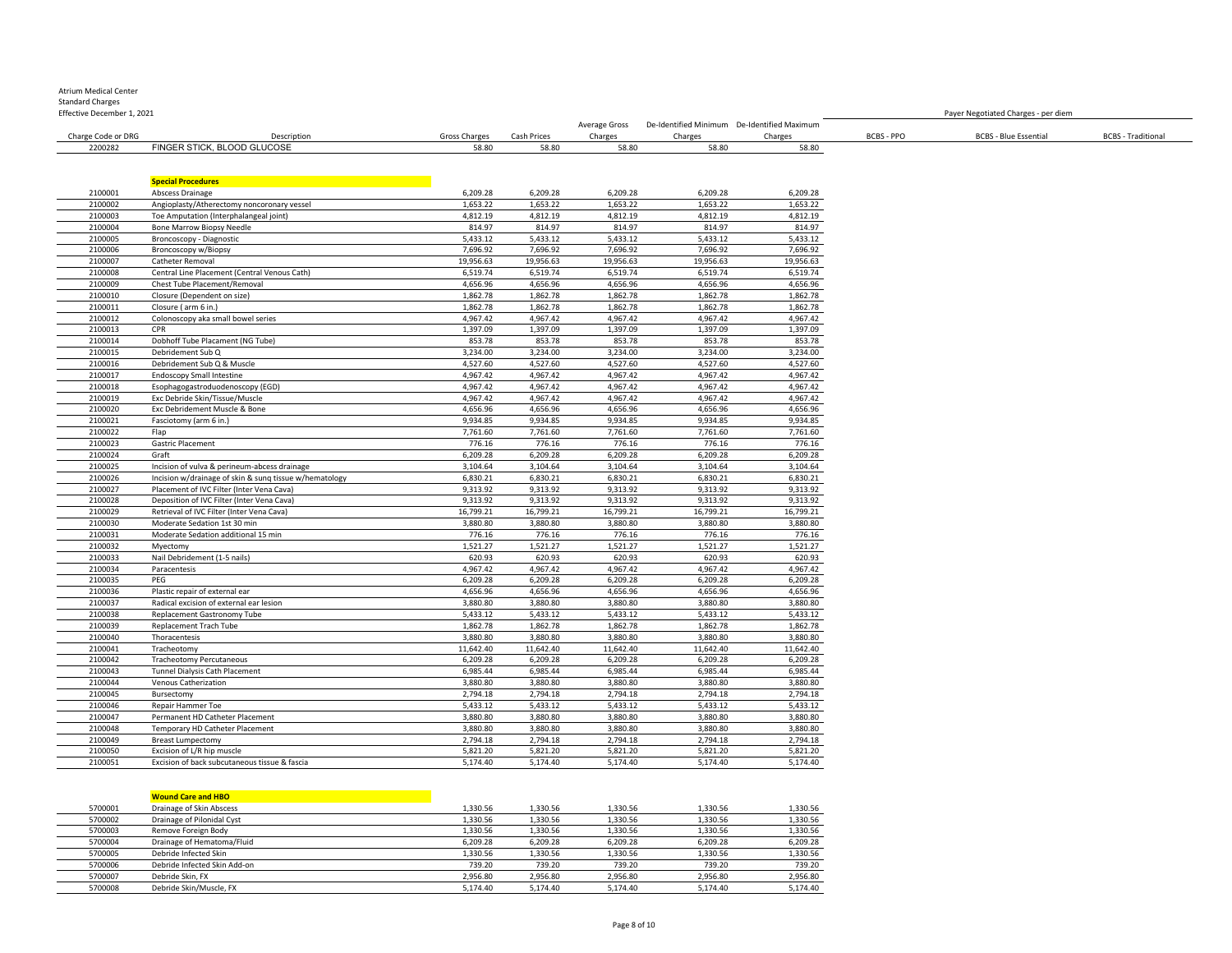| Effective December 1, 2021 |                                                                             |                      |                      |                      |                      |                                             |            | Payer Negotiated Charges - per diem |                           |
|----------------------------|-----------------------------------------------------------------------------|----------------------|----------------------|----------------------|----------------------|---------------------------------------------|------------|-------------------------------------|---------------------------|
|                            |                                                                             |                      |                      | Average Gross        |                      | De-Identified Minimum De-Identified Maximum |            |                                     |                           |
| Charge Code or DRG         | Description                                                                 | Gross Charges        | Cash Prices          | Charges              | Charges              | Charges                                     | BCBS - PPO | <b>BCBS - Blue Essential</b>        | <b>BCBS</b> - Traditional |
| 5700009<br>5700010         | Debride Skin/Muscle/Bone, FX<br>Debride Skin, Partial                       | 5,913.60<br>3,696.00 | 5,913.60<br>3,696.00 | 5,913.60<br>3,696.00 | 5,913.60<br>3,696.00 | 5,913.60<br>3,696.00                        |            |                                     |                           |
| 5700011                    | Debride Skin, Full                                                          | 5,913.60             | 5,913.60             | 5,913.60             | 5,913.60             | 5,913.60                                    |            |                                     |                           |
| 5700012                    | Debride Skin/Tissue                                                         | 2,956.80             | 2,956.80             | 2,956.80             | 2,956.80             | 2,956.80                                    |            |                                     |                           |
| 5700013                    | Debride Tissue/Muscle                                                       | 5,913.60             | 5,913.60             | 5,913.60             | 5,913.60             | 5,913.60                                    |            |                                     |                           |
| 5700014                    | Debride Tissue/Muscle/Bone                                                  | 6,209.28             | 6,209.28             | 6,209.28             | 6,209.28             | 6,209.28                                    |            |                                     |                           |
| 5700015                    | Debridement; subcutaneous tissue; each additional 20 sq. cm or part thereof | 3,104.64             | 3,104.64             | 3,104.64             | 3,104.64             | 3,104.64                                    |            |                                     |                           |
| 5700016                    | Debridement; muscle and fascia; each additional 20 sq. cm or part thereof   | 3,104.64             | 3,104.64             | 3,104.64             | 3,104.64             | 3,104.64                                    |            |                                     |                           |
| 5700017                    | Debridement; bone; each additional 20 sq. cm or part thereof                | 7,392.00             | 7,392.00             | 7,392.00             | 7,392.00             | 7,392.00                                    |            |                                     |                           |
| 5700018                    | Trim Skin Lesion                                                            | 1,774.08             | 1,774.08             | 1,774.08             | 1,774.08             | 1,774.08                                    |            |                                     |                           |
| 5700019                    | Trim Skin Lesions, 2 to 4                                                   | 1,774.08             | 1,774.08             | 1,774.08             | 1,774.08             | 1,774.08                                    |            |                                     |                           |
| 5700020                    | Trim Skin Lesions, over 4                                                   | 1.774.08             | 1.774.08             | 1,774.08             | 1,774.08             | 1,774.08                                    |            |                                     |                           |
| 5700021                    | Biopsy, Skin Lesion                                                         | 1,330.56             | 1,330.56             | 1,330.56             | 1,330.56             | 1,330.56                                    |            |                                     |                           |
| 5700022<br>5700023         | Biopsy, Skin Add-on<br>Removal of Skin tags                                 | 1,330.56<br>1,330.56 | 1,330.56<br>1,330.56 | 1,330.56<br>1,330.56 | 1,330.56<br>1,330.56 | 1,330.56<br>1,330.56                        |            |                                     |                           |
| 5700024                    | Remove skin tags add-on                                                     | 1,330.56             | 1,330.56             | 1,330.56             | 1,330.56             | 1,330.56                                    |            |                                     |                           |
| 5700025                    | Shave skin lesion                                                           | 1,330.56             | 1,330.56             | 1,330.56             | 1,330.56             | 1,330.56                                    |            |                                     |                           |
| 5700026                    | Exc TR-EXT B9-MARG 0.5 < cm                                                 | 3,696.00             | 3,696.00             | 3,696.00             | 3,696.00             | 3,696.00                                    |            |                                     |                           |
| 5700027                    | Exc TR-EXT B9-MARG 0.6-1 cm                                                 | 3,696.00             | 3,696.00             | 3,696.00             | 3,696.00             | 3,696.00                                    |            |                                     |                           |
| 5700028                    | Exc TR-EXT B9-MARG 1.1-2 cm                                                 | 3,696.00             | 3,696.00             | 3,696.00             | 3,696.00             | 3,696.00                                    |            |                                     |                           |
| 5700029                    | Exc TR-EXT B9-MARG 2.1-3 cm                                                 | 3,696.00             | 3,696.00             | 3,696.00             | 3,696.00             | 3,696.00                                    |            |                                     |                           |
| 5700030                    | Exc TR-EXT B9-MARG 3.1-4 cm                                                 | 7,687.68             | 7,687.68             | 7,687.68             | 7,687.68             | 7,687.68                                    |            |                                     |                           |
| 5700031                    | Exc TR-EXT B9-MARG > 4.0 cm                                                 | 7,687.68             | 7,687.68             | 7,687.68             | 7,687.68             | 7,687.68                                    |            |                                     |                           |
| 5700032                    | Exc H-F-NK-SP B9+MARG 0.5 <                                                 | 4,730.88             | 4,730.88             | 4,730.88             | 4,730.88             | 4,730.88                                    |            |                                     |                           |
| 5700033                    | Exc H-F-NK-SP B9+MARG 0.6-1                                                 | 4,730.88             | 4,730.88             | 4,730.88             | 4,730.88             | 4,730.88                                    |            |                                     |                           |
| 5700034                    | Exc H-F-NK-SP B9+MARG 1.1-2                                                 | 4,730.88             | 4,730.88             | 4,730.88             | 4,730.88             | 4,730.88                                    |            |                                     |                           |
| 5700035<br>5700036         | Exc H-F-NK-SP B9+MARG 2.1-3<br>Exc H-F-NK-SP B9+MARG 3.1-4                  | 7,687.68<br>7,687.68 | 7,687.68<br>7,687.68 | 7,687.68<br>7,687.68 | 7,687.68<br>7,687.68 | 7,687.68<br>7,687.68                        |            |                                     |                           |
| 5700037                    | Exc H-F-NK-SP B9+MARG > 4 cm                                                | 10,644.48            | 10,644.48            | 10,644.48            | 10,644.48            | 10,644.48                                   |            |                                     |                           |
| 5700038                    | Exc Face-MM B9+MARG 0.6-1 cm                                                | 4,139.52             | 4,139.52             | 4,139.52             | 4,139.52             | 4,139.52                                    |            |                                     |                           |
| 5700039                    | Exc TR-EXT MLG+MARG 0.6-1 cm                                                | 4,139.52             | 4,139.52             | 4,139.52             | 4,139.52             | 4,139.52                                    |            |                                     |                           |
| 5700040                    | Exc TR-EXT MLG+MARG 1.1-2 cm                                                | 4,139.52             | 4,139.52             | 4,139.52             | 4,139.52             | 4,139.52                                    |            |                                     |                           |
| 5700041                    | Exc TR-EXT MLG+MARG 2.1-3 cm                                                | 4,139.52             | 4,139.52             | 4,139.52             | 4,139.52             | 4,139.52                                    |            |                                     |                           |
| 5700042                    | Exc TR-EXT MLG+MARG 3.1-4 cm                                                | 4,139.52             | 4,139.52             | 4,139.52             | 4,139.52             | 4,139.52                                    |            |                                     |                           |
| 5700043                    | Exc TR-EXT MLG+MARG > 4 cm                                                  | 10,644.48            | 10,644.48            | 10,644.48            | 10,644.48            | 10,644.48                                   |            |                                     |                           |
| 5700044                    | Removal, Sweat gland lesion                                                 | 10,644.48            | 10,644.48            | 10,644.48            | 10,644.48            | 10,644.48                                   |            |                                     |                           |
| 5700045                    | Exc TR-EXT MLG+MARG 0.6-1 cm                                                | 3,696.00             | 3,696.00             | 3,696.00             | 3,696.00             | 3,696.00                                    |            |                                     |                           |
| 5700046                    | Exc TR-EXT MLG+MARG 201-3 cm                                                | 4,435.20             | 4,435.20             | 4,435.20             | 4,435.20             | 4,435.20                                    |            |                                     |                           |
| 5700047<br>5700048         | Exc TR-EXT MLG+MARG > 4 cm<br>Exc H-F-NK-SP MLG+MARG 0.6-1                  | 7,687.68             | 7,687.68             | 7,687.68<br>3,696.00 | 7,687.68<br>3,696.00 | 7,687.68<br>3,696.00                        |            |                                     |                           |
| 5700049                    | Exc H-F-NK-SP MLG+MARG 1.1-2                                                | 3,696.00<br>5,617.92 | 3,696.00<br>5,617.92 | 5,617.92             | 5,617.92             | 5,617.92                                    |            |                                     |                           |
| 5700050                    | Exc Face-MM MALIG+MARG 0.6-1 cm                                             | 5,617.92             | 5,617.92             | 5,617.92             | 5,617.92             | 5,617.92                                    |            |                                     |                           |
| 5700051                    | Exc Face-MM MALIG+MARG 1.1-2 cm                                             | 5,617.92             | 5,617.92             | 5,617.92             | 5,617.92             | 5,617.92                                    |            |                                     |                           |
| 5700052                    | Exc Face-MM MALIG+MARG 2.1-3 cm                                             | 5,617.92             | 5,617.92             | 5,617.92             | 5,617.92             | 5,617.92                                    |            |                                     |                           |
| 5700053                    | Exc Face-MM MALIG+MARG 3.1-4 cm                                             | 7,687.68             | 7,687.68             | 7,687.68             | 7,687.68             | 7,687.68                                    |            |                                     |                           |
| 5700054                    | Exc Face-MM MALIG+MARG > 4 cm                                               | 10,644.48            | 10,644.48            | 10,644.48            | 10,644.48            | 10,644.48                                   |            |                                     |                           |
| 5700055                    | Trim nails                                                                  | 443.52               | 443.52               | 443.52               | 443.52               | 443.52                                      |            |                                     |                           |
| 5700056                    | Debride Nail, 1-5                                                           | 887.04               | 887.04               | 887.04               | 887.04               | 887.04                                      |            |                                     |                           |
| 5700057                    | Debride Nail, 6 or more                                                     | 887.04               | 887.04               | 887.04               | 887.04               | 887.04                                      |            |                                     |                           |
| 5700058<br>5700059         | Removal of Nail Plate<br>Removal of Nail Plate, add-on                      | 887.04<br>887.04     | 887.04<br>887.04     | 887.04<br>887.04     | 887.04<br>887.04     | 887.04<br>887.04                            |            |                                     |                           |
| 5700060                    | Drain Blood from under nail                                                 | 887.04               | 887.04               | 887.04               | 887.04               | 887.04                                      |            |                                     |                           |
| 5700061                    | Removal of nail bed                                                         | 3,696.00             | 3,696.00             | 3,696.00             | 3,696.00             | 3,696.00                                    |            |                                     |                           |
| 5700062                    | Biopsy, nail unit                                                           | 3,696.00             | 3,696.00             | 3,696.00             | 3,696.00             | 3,696.00                                    |            |                                     |                           |
| 5700063                    | Repair of nail bed                                                          | 1,182.72             | 1,182.72             | 1,182.72             | 1,182.72             | 1,182.72                                    |            |                                     |                           |
| 5700064                    | Reconstruction of nail bed                                                  | 6,399.62             | 6,399.62             | 6,399.62             | 6,399.62             | 6,399.62                                    |            |                                     |                           |
| 5700065                    | Excision of nail fold, toe                                                  | 887.04               | 887.04               | 887.04               | 887.04               | 887.04                                      |            |                                     |                           |
| 5700066                    | Removal of pilonidal lesion                                                 | 9,322.79             | 9,322.79             | 9,322.79             | 9,322.79             | 9,322.79                                    |            |                                     |                           |
| 5700067                    | Apply cult skin substitute                                                  | 1,774.08             | 1,774.08             | 1,774.08             | 1,774.08             | 1,774.08                                    |            |                                     |                           |
| 5700068                    | Apply cult skin sub add-on                                                  | 1,774.08             | 1,774.08             | 1,774.08             | 1,774.08             | 1,774.08                                    |            |                                     |                           |
| 5700069                    | Apply cult derm sub, T/A/L                                                  | 1,774.08             | 1,774.08             | 1,774.08             | 1,774.08             | 1,774.08                                    |            |                                     |                           |
| 5700070                    | Apply cult derm sub, T/A/L add                                              | 1,774.08             | 1,774.08             | 1,774.08             | 1,774.08             | 1,774.08                                    |            |                                     |                           |
| 5700071<br>5700072         | Apply cult derm sub, F/N/HF/G<br>Apply cult derm F/HF/G Add                 | 1,774.08<br>1,774.08 | 1,774.08<br>1,774.08 | 1,774.08<br>1,774.08 | 1,774.08<br>1,774.08 | 1,774.08<br>1,774.08                        |            |                                     |                           |
|                            |                                                                             |                      |                      |                      |                      |                                             |            |                                     |                           |

5700072 Apply cult derm F/HF/G Add 1,774.08 1,774.08 1,774.08 1,774.08 1,774.08 1,774.08 1,774.08 1,774.08 1,774.08 1,774.08 1,774.08 1,774.08 1,774.08 1,774.08 1,774.08 1,774.08 1,774.08 1,774.08 1,774.08 1,774.08 1,774.0 Apply Acellular Xenograft 3,696.00 3,696.00 3,696.00 3,696.00 3,696.00 5700074 Apply Acellular Xenograft add 3,696.00 3,696.00 3,696.00 3,696.00 3,696.00